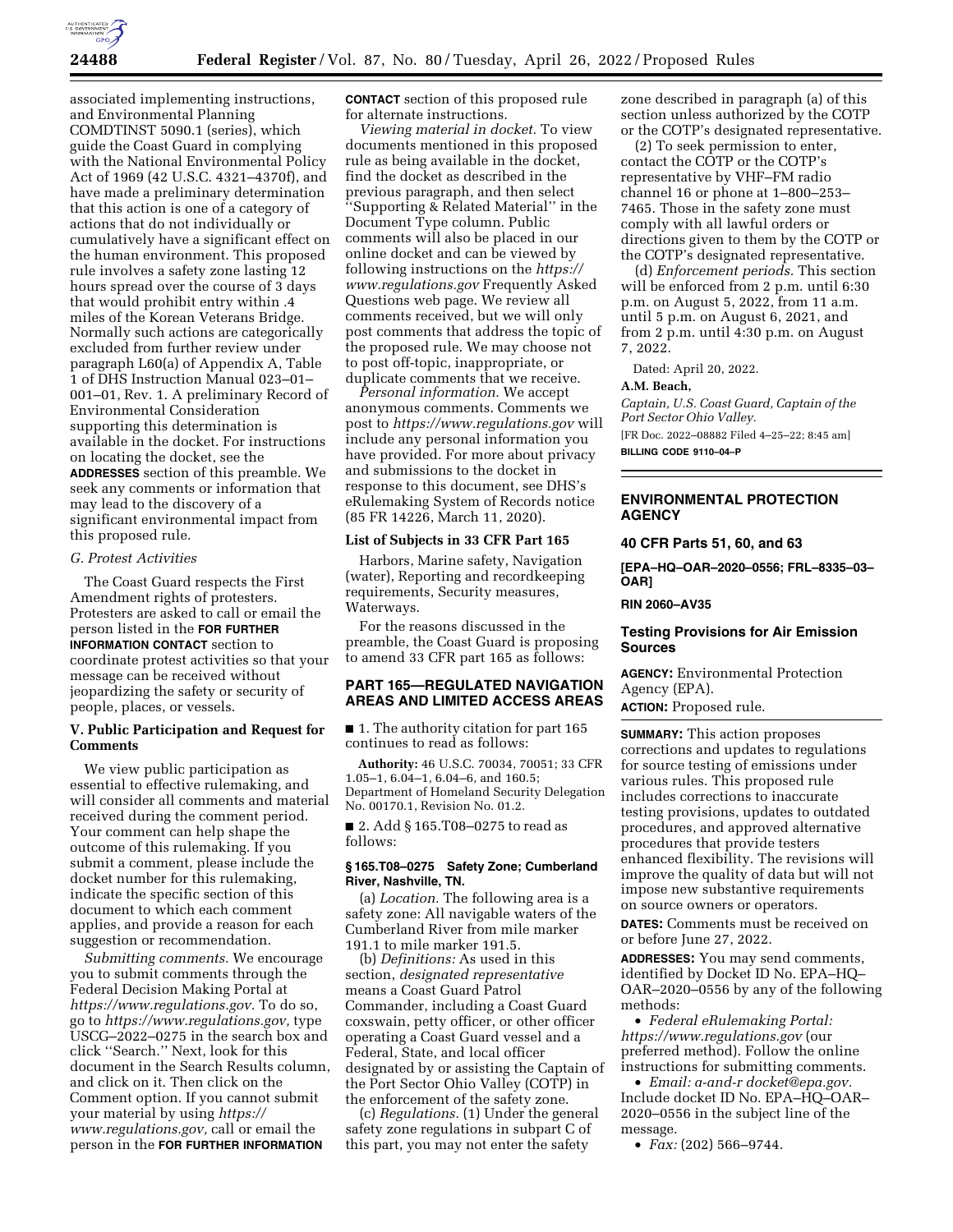• *Mail:* U.S. Environmental Protection Agency, EPA Docket Center, Office of Air and Radiation Docket, Mail Code 28221T, 1200 Pennsylvania Avenue NW, Washington, DC 20460.

• *Hand Delivery or Courier (by scheduled appointment only):* EPA Docket Center, WJC West Building, Room 3334, 1301 Constitution Avenue NW, Washington, DC 20004. The Docket Center's hours of operations are 8:30 a.m.–4:30 p.m., Monday through Friday (except Federal Holidays).

*Instructions:* All submissions received must include the Docket ID No. for this rulemaking. Comments received may be posted without change to *[https://](https://www.regulations.gov/) [www.regulations.gov/,](https://www.regulations.gov/)* including any personal information provided. For detailed instructions on sending comments and additional information on the rulemaking process, see the ''Public Participation'' heading of the **SUPPLEMENTARY INFORMATION** section of this document. Out of an abundance of caution for members of the public and our staff, the EPA Docket Center and Reading Room are closed to the public, with limited exceptions, to reduce the risk of transmitting COVID–19. Our

Docket Center staff will continue to provide remote customer service via email, phone, and webform. We encourage the public to submit comments via *[https://](https://www.regulations.gov/)*

*[www.regulations.gov/](https://www.regulations.gov/)* or email, as there may be a delay in processing mail and faxes. Hand deliveries and couriers may be received by scheduled appointment only. For further information on EPA Docket Center services and the current status, please visit us online at *[https://](https://www.epa.gov/dockets) [www.epa.gov/dockets.](https://www.epa.gov/dockets)* 

## **FOR FURTHER INFORMATION CONTACT:** Mrs.

Lula H. Melton, Office of Air Quality Planning and Standards, Air Quality Assessment Division (E143–02), Environmental Protection Agency, Research Triangle Park, NC 27711; telephone number: (919) 541–2910; fax number: (919) 541–0516; email address: *[melton.lula@epa.gov.](mailto:melton.lula@epa.gov)* 

**SUPPLEMENTARY INFORMATION:** The **SUPPLEMENTARY INFORMATION** in this preamble is organized as follows:

- I. Public Participation and Written Comments II. General Information
	- A. Does this action apply to me?
- B. What action is the Agency taking?
- III. Background
- IV. Incorporation by Reference
- V. Summary of Proposed Amendments
- A. Method 201A of Appendix M of Part 51 B. General Provisions (Subpart A) of Part 60
- C. Standards of Performance for New Residential Wood Heaters (Subpart AAA) of Part 60
- D. Standards of Performance for New Residential Wood Heaters, New

Residential Hydronic Heaters, and Forced-Air Furnaces (Subpart QQQQ) of Part 60

- E. Method 1 of Appendix A–1 of Part 60
- F. Method 4 of Appendix A–3 of Part 60
- G. Method 7 of Appendix A–4 of Part 60 H. Method 19 of Appendix A–7 of Part 60
- I. Method 25 of Appendix A–7 of Part 60
- J. Method 25C of Appendix A–7 of Part 60
- K. Method 26 of Appendix A–8 of Part 60
- L. Performance Specification 1 of
- Appendix B of Part 60
- M. Performance Specification 2 of Appendix B of Part 60
- N. Performance Specification 4B of Appendix B of Part 60
- O. Performance Specification 6 of Appendix B of Part 60
- P. Performance Specification 12A of Appendix B of Part 60
- Q. Performance Specification 16 of Appendix B of Part 60
- R. Procedure 1 of Appendix F of Part 60
- S. Procedure 5 of Appendix F of Part 60
- T. General Provisions (Subpart A) of Part 63
- U. National Emission Standards for Hazardous Air Pollutants From the Pulp and Paper Industry (Subpart S) of Part 63
- V. National Emission Standards for Hazardous Air Pollutants From Hazardous Waste Combustors (Subpart EEE) of Part 63
- W. National Emission Standards for Hazardous Air Pollutants: Paper and Other Web Coating (Subpart JJJJ) of Part 63
- X. National Emission Standards for Hazardous Air Pollutants for Stationary Reciprocating Internal Combustion Engines (Subpart ZZZZ) of Part 63
- Y. National Emission Standards for Hazardous Air Pollutants: Engine Test Cells/Stands Residual Risk and Technology Review (Subpart PPPPP) of Part 63
- Z. National Emission Standards for Hazardous Air Pollutants: Coal- and Oil-Fired Electric Utility Steam Generating Units (Subpart UUUUU) of Part 63 AA. Method 315 of Appendix A of Part 63
- BB. Method 323 of Appendix A of Part 63
- VI. Statutory and Executive Order Reviews
	- A. Executive Order 12866: Regulatory Planning and Review and Executive Order 13563: Improving Regulation and Regulatory Review
	- B. Paperwork Reduction Act (PRA)
	- C. Regulatory Flexibility Act (RFA)
	- D. Unfunded Mandates Reform Act (UMRA)
	- E. Executive Order 13132: Federalism
	- F. Executive Order 13175: Consultation and Coordination With Indian Tribal Governments
	- G. Executive Order 13045: Protection of Children From Environmental Health Risks and Safety Risks
	- H. Executive Order 13211: Actions Concerning Regulations That Significantly Affect Energy Supply, Distribution or Use
	- I. National Technology Transfer and Advancement Act and 1 CFR part 51
	- J. Executive Order 12898: Federal Actions To Address Environmental Justice in

Minority Populations and Low-Income Populations

## **I. Public Participation and Written Comments**

Submit your comments identified by Docket ID No. EPA–HQ–OAR–2020– 0556 at *<https://www.regulations.gov>* (our preferred method) or the other methods identified in the **ADDRESSES** section. Once submitted, comments cannot be edited or removed from the docket. The EPA may publish any comment received to its public docket. Do not submit to EPA's docket at *<https://www.regulations.gov/>*any information you consider to be Confidential Business Information (CBI) or other information whose disclosure is restricted by statute. Multimedia submissions (audio, video, etc.) must be accompanied by a written comment. The written comment is considered the official comment and should include discussion of all points you wish to make. The EPA will generally not consider comments or comment contents located outside of the primary submission (*i.e.,* on the web, cloud, or other file sharing system). For additional submission methods, the full EPA public comment policy, information about CBI or multimedia submissions, and general guidance on making effective comments, please visit *[https://www.epa.gov/dockets/](https://www.epa.gov/dockets/commenting-epa-dockets)  [commenting-epa-dockets.](https://www.epa.gov/dockets/commenting-epa-dockets)* 

Public visitors are allowed in the EPA Docket Center and Reading Room by making an appointment in advance. Our Docket Center staff will continue to provide remote customer service via email, phone, and webform. We encourage the public to submit comments via *[https://](https://www.regulations.gov/) [www.regulations.gov/](https://www.regulations.gov/)* as there may be a delay in processing mail and faxes. Hand deliveries or couriers will be received by scheduled appointment only. For further information and updates on EPA Docket Center services, please visit us online at *[https://](https://www.epa.gov/dockets) [www.epa.gov/dockets.](https://www.epa.gov/dockets)* The EPA continues to carefully and continuously monitor information from the Centers for Disease Control and Prevention (CDC), local area health departments, and our Federal partners so that we can respond rapidly as conditions change regarding COVID–19.

# **II. General Information**

# *A. Does this action apply to me?*

The proposed amendments apply to industries that are subject to the current provisions of 40 CFR parts 51, 60, and 63. We did not list all of the specific affected industries or their North American Industry Classification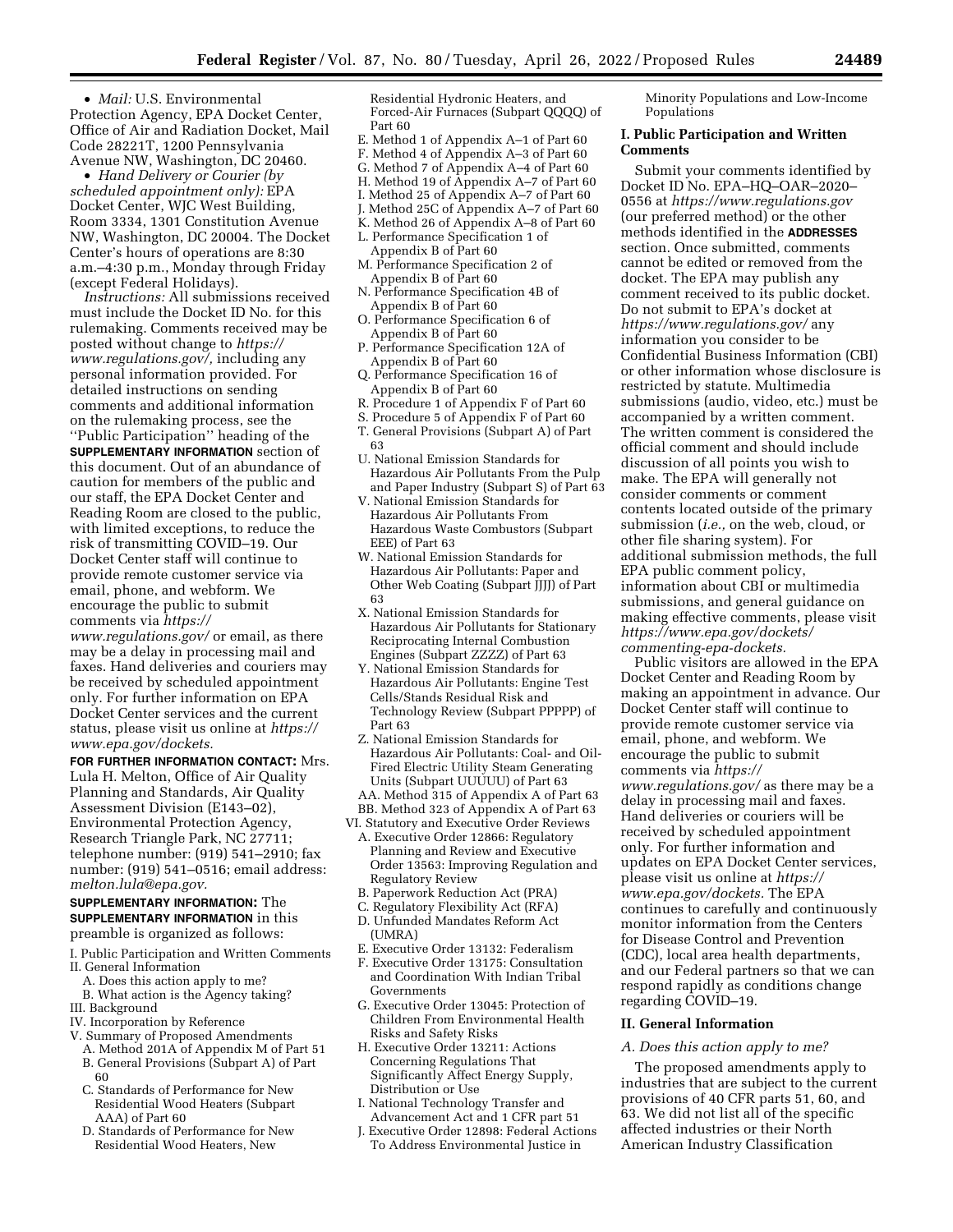System (NAICS) codes herein since there are many affected sources in numerous NAICS categories. If you have any questions regarding the applicability of this action to a particular entity, consult either the air permitting authority for the entity or your EPA Regional representative as listed in 40 CFR 63.13.

## *B. What action is the Agency taking?*

This action proposes corrections and revisions to source test methods, performance specifications (PS), and associated regulations. The corrections and revisions consist primarily of typographical errors, updates to testing procedures, and the addition of alternative equipment and methods the Agency has deemed acceptable to use.

### **III. Background**

The EPA catalogs errors and corrections, as well as necessary revisions to test methods, performance specifications, and associated regulations in 40 CFR parts 51, 60, and 63 and periodically updates and revises these provisions. The most recent updates and revisions were promulgated on October 7, 2020 (85 FR 63394). This proposed rule addresses necessary corrections and revisions identified after that final action, many of which were brought to our attention by regulated sources and end-users, such as environmental consultants and compliance professionals. These revisions will improve the quality of data obtained and give source testers the flexibility to use newly approved alternative procedures.

### **IV. Incorporation by Reference**

The EPA proposes to incorporate by reference two ASTM standards. Specifically, the EPA proposes to incorporate ASTM D6216–20, which covers the procedure for certifying continuous opacity monitors and includes design and performance specifications, test procedures, and QA requirements to ensure that continuous opacity monitors meet minimum design and calibration requirements necessary for accurate opacity monitoring measurements in regulatory environmental opacity monitoring applications subject to 10 percent or higher opacity standards. The EPA also proposes to update the incorporation by reference for ASTM D6784, a test method for elemental, oxidized, particle-bound, and total mercury in emissions from stationary sources, from the 2002 version to the 2016 version; this update would apply to incorporations by reference in 40 CFR part 60, appendix B, Performance

Specification 12A for continuous monitoring of mercury emissions. Likewise, EPA proposes to update the incorporations by reference in 40 CFR part 63 for use of ASTM D6784 under table 5 and appendix A of Subpart UUUUU, for mercury emissions measurement and monitoring. Both the ASTM D6216–20 and ASTM D6784–16 standards were developed and adopted by ASTM. The ASTM standards may be obtained from *[www.astm.org](http://www.astm.org)* or from the ASTM at 100 Barr Harbor Drive, P.O. Box C700, West Conshohocken, PA 19428–2959.

The EPA also proposes to incorporate by reference the American Public Health Association (APHA) Method 5210 Biochemical Oxygen Demand (BOD) from ''Standard Methods for the Examination of Water and Wastewater.'' This standard is acceptable as an alternative to Method 405.1 and is available from APHA at *[www.standardmethods.org](http://www.standardmethods.org)* or by telephone at (844) 232–3707.

The EPA is also proposing specific modifications to requirements in an existing incorporation by reference, the ASTM E2515–11 test method. The proposed stipulations would modify the post-test leak check procedures as well as add procedures for performing leak checks during a sampling run.

#### **V. Summary of Proposed Amendments**

The following amendments are being proposed.

*A. Method 201A of Appendix M of Part 51* 

In Method 201A, the erroneous equation 25 in section 12.5 would be corrected.

# *B. General Provisions (Subpart A) of Part 60*

In the General Provisions of part 60, § 60.17(h) would be revised to add American Society for Testing and Materials (ASTM) D6216–20 and D6784–16 to the list of incorporations by reference and to re-number the remaining consensus standards that are incorporated by reference in alphanumeric order.

## *C. Standards of Performance for New Residential Wood Heaters (Subpart AAA) of Part 60*

Subpart AAA would be amended to add stipulations for use of the ASTM E2515–11 test method. The stipulations would modify the post-test leak check procedures as well as add procedures for performing leak checks during a sampling run. The stipulations to ASTM E2515–11 are necessary as we have learned that the quality assurance/

quality control (QA/QC) requirements for leak tests required by ASTM E2515– 11, section 9.6.5.1 are not sufficient to provide assurance of the sampling system integrity. Additionally, the language of ASTM E2515–11, section 9.6.5.1 currently allows for averaging the PM results from a non-leaking sampling system with those from a leaking sampling system, which effectively reduces reported PM emissions by as much as half, rendering the test method inappropriate for compliance determination.

We would revise the language in § 60.534(c) and are proposing new language to replace ASTM E2515–11, section 9.6.5.1 by adding  $\S 60.534(c)(1)$ , which specifies appropriate post-test leak check procedures and in § 60.534(c)(2) by adding procedures for performing leak checks during a sampling run. We are proposing these modifications to bring appropriate QA/ QC requirements to PM measurements required by the rule and to eliminate opportunity for emissions test results to be considered valid when a leaking sampling system allows dilution of the PM sample(s).

We are also proposing in § 60.534(d) that the first hour PM emissions measurements be conducted using a separate ASTM E2515–11 sampling train operated concurrently with the paired ASTM E2515–11 sampling trains used in compliance PM sampling. In this manner, the first hour PM emissions would be collected appropriately, and the compliance test measurements would not be impacted by a sampling pause for filter replacement at the 1-hour mark.

The regulatory language in § 60.539b(b) would be revised to include General Provisions that were added to § 60.8(f)(2) (81 FR 59801, August 30, 2016) and were inadvertently exempted from inclusion in subpart AAA as that rule, as promulgated in 2015, exempted § 60.8(f) in its entirety. The exemption promulgated in subpart AAA at § 60.539b(b) was intended to exempt those affected sources from § 60.8(f), which, at the time, consisted of what is now currently § 60.8(f)(1) and is specific to compliance testing results consisting of the arithmetic mean of three replicate tests. We are proposing these modifications to ensure that emissions test reporting includes all data necessary to assess and assure the quality of the reported emissions data and appropriately describes and identifies the specific unit covered by the emissions test report. Since compliance tests in this category consist of a single test, the original regulatory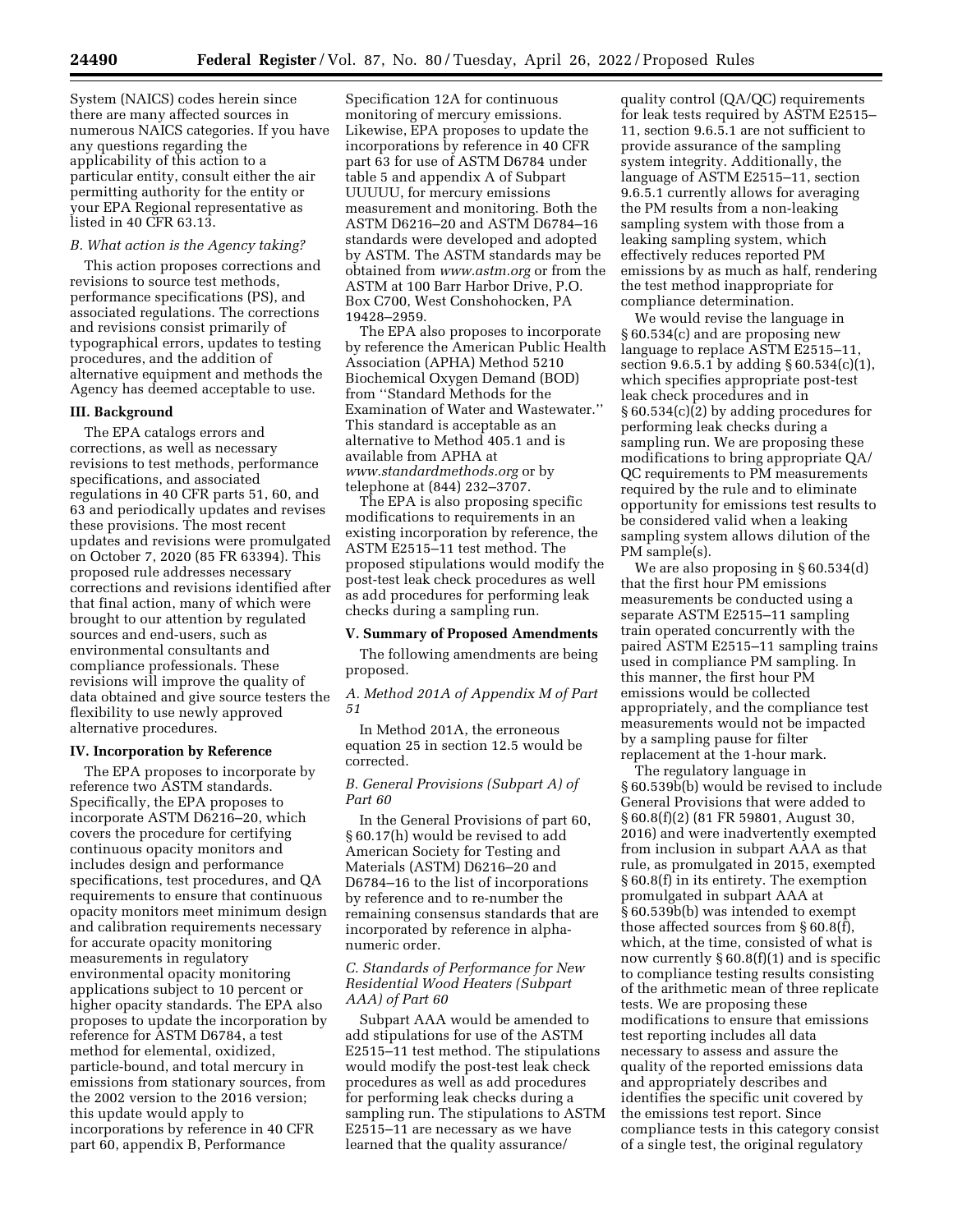exemption to the General Provisions of  $§ 60.8(f)(1)$  is retained.

*D. Standards of Performance for New Residential Wood Heaters, New Residential Hydronic Heaters, and Forced-Air Furnaces (Subpart QQQQ) of Part 60* 

The erroneous PM emission limits in g/MJ in §§ 60.5474(b)(2), (b)(3) and (b)(6) would be corrected.

In addition, subpart QQQQ would be amended to add stipulations for use of the ASTM E2515–11 test method. The stipulations would modify the post-test leak check procedures as well as add procedures for performing leak checks during a sampling run. The stipulations to ASTM E2515–11 are necessary as we have learned that the QA/QC requirements for leak tests required by ASTM E2515–11, section 9.6.5.1 are not sufficient to provide assurance of the sampling system integrity. Additionally, the language of ASTM E2515–11, section 9.6.5.1 currently allows for averaging the PM results from a nonleaking sampling system with those from a leaking sampling system, which effectively reduces reported PM emissions by as much as half, rendering the test method inappropriate for compliance determination. The language in § 60.5476(c)(5) and § 60.5476(c)(6) would be replaced with the word ''reserved.''

We would revise language in § 60.5476(f) and are proposing new language to replace ASTM E2515–11, section 9.6.5.1 by adding § 60.5476(f)(1), which specifies appropriate post-test leak check procedures and in § 60.5476(f)(2) adding procedures for performing leak checks during a sampling run. We are proposing these modifications to bring appropriate QA/ QC requirements to PM measurements required by the rule and eliminate opportunity for emissions test results to be considered valid when a leaking sampling system allows dilution of the PM sample(s).

We are also proposing in § 60.5476(f) that first hour PM emissions measurements should be conducted using a separate ASTM E2515–11 sampling train operated concurrently with the paired ASTM E2515–11 sampling trains used in compliance PM sampling. In this manner, the first hour PM emissions will be collected appropriately, and the compliance test measurements would not be impacted by a sampling pause for filter replacement at the one-hour mark. In § 60.5476(f), we would incorporate language about filter type and size acceptance currently in  $\S 60.5476(c)(5)$ . Additionally, we would remove text

relating to EN 303–5 currently found in § 60.5476(f).

The regulatory language in § 60.5483(b) would be revised to include General Provisions that were added to § 60.8(f)(2) (81 FR 59801, August 30, 2016) and were inadvertently exempted from subpart QQQQ as that rule, as promulgated in 2015, exempted § 60.8(f) in its entirety. The exemption promulgated in subpart QQQQ at § 60.5483(b) was intended for those affected sources subject to § 60.8(f), which, at the time, consisted of what is currently  $\S 60.8(f)(1)$  and is specific to compliance testing results consisting of the arithmetic mean of three replicate tests. We are proposing these modifications to ensure that emissions test reporting includes all data necessary to assess and assure the quality of the reported emissions data and appropriately describes and identifies the specific unit covered by the emissions test report. Since compliance tests in this category consist of a single test, the original regulatory exemption to the General Provisions of  $§ 60.8(f)(1)$  is retained.

In subpart QQQQ, in Method 28WHH, in section 13.8, the erroneous CO calculation instructions for equation 23 would be corrected to include the summation of CO emissions over four instead of three test categories.

# *E. Method 1 of Appendix A–1 of Part 60*

In Method 1, the heading in section 11.5.1 would be moved to 11.5, and the word ''procedure'' would be moved to the first sentence in section 11.5.1 for clarity. Section 11.5.2 would be revised to clearly specify the number of traverse points that must be used for sampling and velocity measurements once a directional flow-sensing probe procedure has been used to demonstrate that an alternative measurement site is acceptable. The last sentence of section 11.5.2, which appears unclear as to what ''same traverse point number and locations'' it is referring, would be revised to instead specify the ''same minimum of 40 traverse points for circular ducts and 42 points for rectangular ducts'' that are used in the alternative measurement procedure of section 11.5.3.

Also, Table 1–2 would be revised to correct the erroneous requirement that calls for 99.9 percent of stack diameter from the inside wall to the traverse point to 98.9 percent.

*F. Method 4 of Appendix A–3 of Part 60* 

In Method 4, Table 4–3 would be formatted correctly.

# *G. Method 7 of Appendix A–4 of Part 60*

In Method 7, section 10.1.3 would be revised to change the word ''should'' to ''shall'' in the last sentence because the difference between the calculated concentration values and the actual concentrations are required to be less than 7 percent for all standards.

## *H. Method 19 of Appendix A–7 of Part 60*

In Method 19, the erroneous equation 19–5 would be corrected.

*I. Method 25 of Appendix A–7 of Part 60* 

In Method 25, a record and report section (section 12.9) would be added to confirm that the quality control (QC) was successfully performed. Also, the erroneous Figure 25–6 would be corrected.

### *J. Method 25C of Appendix A–7 of Part 60*

In Method 25C, the nomenclature in section 12.1 for  $C_{N2}$  and  $C_{mN2}$  would be revised to provide clarity.

### *K. Method 26 of Appendix A–8 of Part 60*

In Method 26, erroneous equations 26–4 and 26–5 in sections 12.4 and 12.5, respectively, would be revised to be consistent with the nomenclature in section 12.1.

## *L. Performance Specification 1 of Appendix B of Part 60*

In Performance Specification 1, references to ASTM D6216–12 (in sections 2.1, 3.1, 6.1, 8.1(1), 8.1(2)(iii), 8.1(3)(ii), 8.2(1), 8.2(2), 8.2(3), 9.0, 12.1, 13.1, 13.2, and 16.0 reference 8) would be replaced with ASTM D6216–20. Note: If the initial certification of the continuous opacity monitoring system (COMS) has already occurred using D6216–98, D6216–03, D6216–07, or D6216–12, it will not be necessary to recertify using D6216–20.

Also, in Performance Specification 1, section 8.1(2)(iii) would be revised by removing the next to the last sentence, which reads, ''The opacities of the two locations or paths may be measured at different times but must represent the same process operating conditions,'' because the statement is confusing and unclear; furthermore, it is unlikely that one would achieve the same conditions at two different times.

## *M. Performance Specification 2 of Appendix B of Part 60*

In Performance Specification 2, in section 8.3.3, a sentence would be added to clarify that during a calibration, the reference gas is to be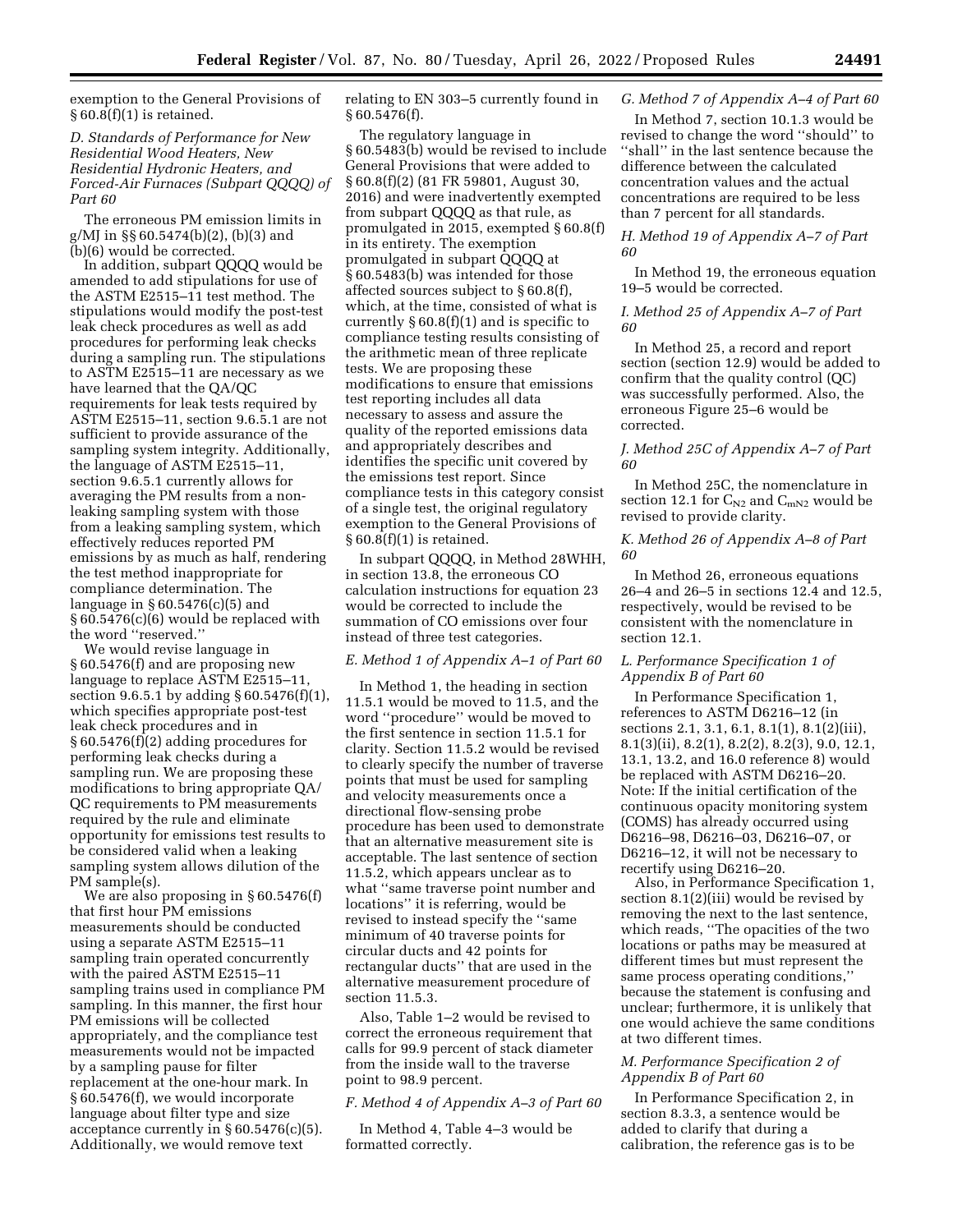introduced into the sampling system prior to any sample conditioning or filtration equipment and must pass through as much of the probe as is practical. In section 12.5, minor revisions would be made to clarify that relative accuracy (RA) test results are expressed as a percent of emission rate or concentration (units of the applicable standard) and the definition of the average reference method (RM) value for Equation 2–6.

### *N. Performance Specification 4B of Appendix B of Part 60*

The entire Performance Specification 4B would be updated to the Environmental Monitoring Management Council (EMMC) methods format used for all other performance specifications.

## *O. Performance Specification 6 of Appendix B of Part 60*

In Performance Specification 6, section 13.2 would be revised to specifically state the relative accuracy criteria including significant figures. On October 7, 2020 (85 FR 63394), we revised section 13.2 of Performance Specification 6 to make the relative accuracy calculations and criteria consistent with Performance Specification 2 and offer an alternate calculation and criterion for low emission concentration/rate situations; however, we neglected to specifically cite the alternate relative accuracy criterion from Performance Specification 2 for low emission sources and to ensure consistency with Performance Specification 2 with regard to significant figures in the relative accuracy criteria.

## *P. Performance Specification 12A of Appendix B of Part 60*

We are proposing to revise the references (in sections 8.4.2, 8.4.4, 8.4.5, 8.4.6.1, and 17.5 and the footnote to Figure 12A–3) to ASTM D6784, Standard Test Method for Elemental, Oxidized, Particle-Bound and Total Mercury in Flue Gas Generated from Coal-Fired Stationary Sources (Ontario Hydro Method), to update them from the 2002 version to the latest version, which was authorized in 2016.

The capabilities of mercury CEMS have been improving since initially being deployed to support regulations over a decade ago. Therefore, we are proposing to revise section 13.3 to modify the alternative relative accuracy criterion such that: (1) It would apply only at mercury concentrations less than 2.5  $\mu$ g/scm and (2) the difference between the average reference method and CEMS values added to the confidence coefficient would now be 0.5 mg/scm. This revised criterion is consistent with revisions that we made to the mercury monitoring requirements in 40 CFR 63, subpart UUUUU (81 FR 20172, April 6, 2016).

# *Q. Performance Specification 16 of Appendix B of Part 60*

In Performance Specification 16, several corrections and modifications would be made to clarify the intent of the requirements. In section 1.1, we would correct the language to make it clear that if a PEMS (predictive emission monitoring system) contains a diluent component, then the diluent component must be tested as well. Also, in section 1.1, the language referring to PS–17 would be removed since PS–17 was never promulgated. In sections 3.11 and 3.12, language would be added to define commonly used acronyms, and in section 3.12, the language would be corrected to indicate that the relative accuracy test audit (RATA) is to be conducted as specified in section 8.2. In section 9.1, the QA/QC Summary chart would be corrected to reflect the language found in section 2.2, which indicates that the relative accuracy audit (RAA) is required on all PEMS and not just those classified as compliance PEMS. The QA/QC Summary Chart is also modified to align the criteria for a RAA with that found in section 13.5. In section 9.4, the language stating a RATA is to be conducted at the normal operating level would be corrected to indicate the RATA is to be conducted as specified in section 8.2 and to remove the statement that the statistical tests in section 8.3 are not required for the yearly RATA. In section 12.3.2, the alternative criteria language would be removed because it does not apply to Ffactor determinations. In sections 13.1 and 13.5, the language would be modified to add the corresponding alternative criteria in units of lb/mmBtu.

## *R. Procedure 1 of Appendix F of Part 60*

In Procedure 1, in section 4.1, a sentence would be added to clarify that during a calibration, the reference gas is to be introduced into the sampling system prior to any sample conditioning or filtration equipment and must pass through as much of the probe as is practical. Section 5.2.3 (2) would be modified to refine the alternative cylinder gas audit (CGA) criteria in response to the use of analyzers with lower span values. In section 6.2, in order to provide clarity and clear up any confusion, we would remove the language referring to the relevant performance specification and insert the language referring to the use of Equation  $1 - 1.$ 

# *S. Procedure 5 of Appendix F of Part 60*

Regulated entities have pointed out that we did not include criteria for the system integrity check required in Procedure 5. In section 2.5, we would clarify that ongoing daily calibration of the Hg CEMS must be conducted using elemental mercury reference gas. This is consistent with revisions that we made to the Hg monitoring requirements in 40 CFR 63, subpart UUUUU (81 FR 20172, April 6, 2016). We would revise the title of section 4.0 and add section 4.4 to explain more explicitly the procedure for conducting the system integrity check as well as to provide the criteria for passing the check. In section 5.1.3, to add clarity we would insert language referring to Equation 1–1 of Procedure 1 for calculating relative accuracy.

## *T. General Provisions (Subpart A) of Part 63*

In the General Provisions of part 63, § 63.14 would be revised to: (1) Add ASTM D6784–16 to redesignated paragraph (i) and (2) add ''Standard Methods for the Examination of Water and Wastewater'' Method 5210B to new paragraph (d).

## *U. National Emission Standards for Hazardous Air Pollutants From the Pulp and Paper Industry (Subpart S) of Part 63*

In subpart S, the existing reference in 40 CFR 63.457(c)(4) to Method 405.1 of part 136 of chapter 40 for the measurement of biochemical oxygen demand (BOD) is no longer valid, as Method 405.1 was withdrawn in 2007. It was replaced with Biochemical Oxygen Demand Standard Methods 5210 B (72 FR 11199, March 12, 2007), which has been previously approved in test plans for measuring BOD to demonstrate compliance with the requirements of subpart S. In § 63.457(c)(4), Method 405.1 would be updated to reference Method 5210B. This method would also be incorporated by reference in 40 CFR 63.14.

## *V. Standards of Performance for Hazardous Air Pollutants From Hazardous Waste Combustors (Subpart EEE) of Part 63*

In the appendix to subpart EEE, we would remove the erroneous language regarding an Interference Response Test in the introductory paragraph of section 5 and section 5.3 in its entirety.

# *W. National Emission Standards for Hazardous Air Pollutants: Paper and Other Web Coating (Subpart JJJJ) of Part 63*

In 2009, revisions were made to § 63.3360(e)(1)(viii) to clarify that the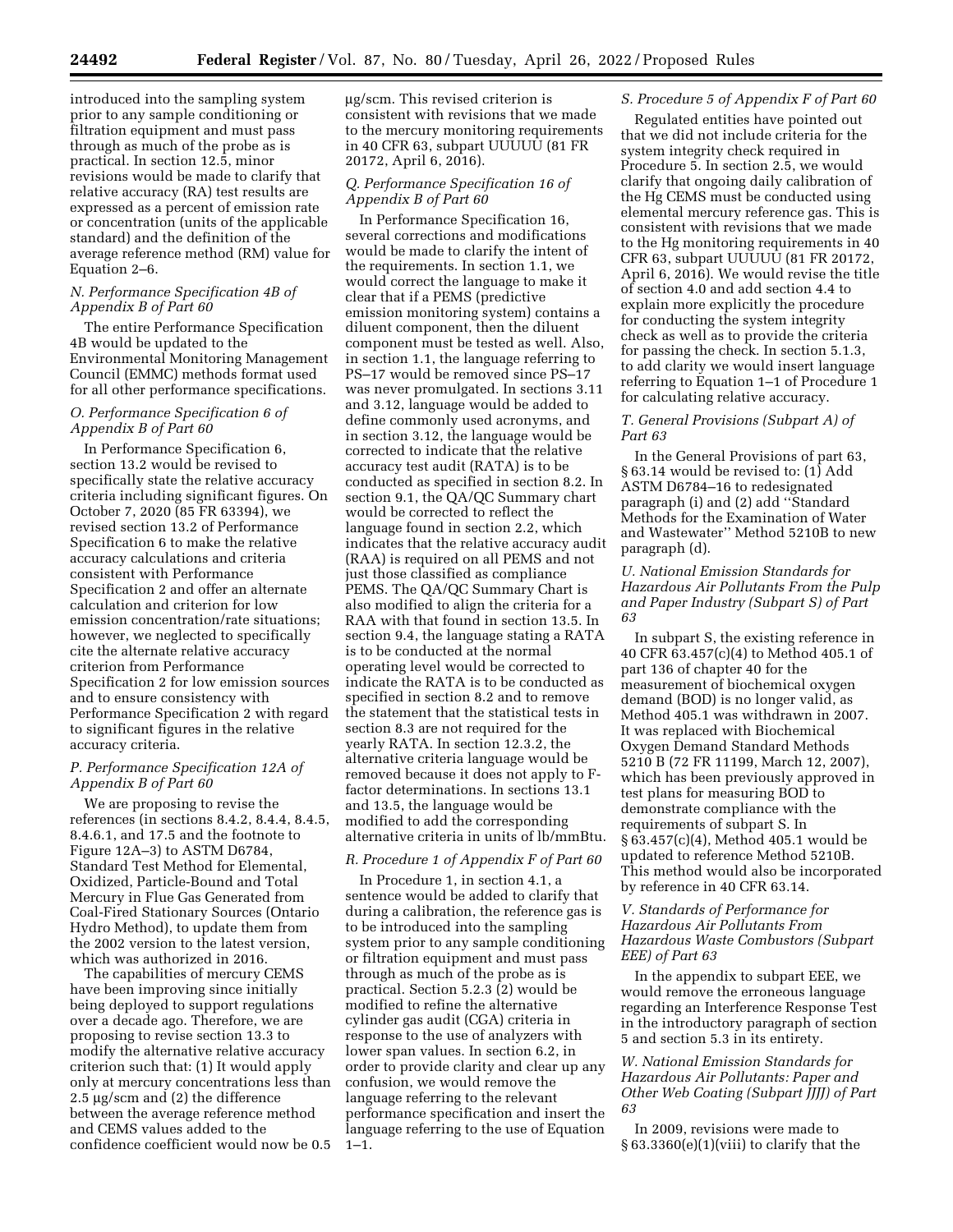results of Method 25 or Method 25A were being used to determine ''total organic volatile matter'' (85 FR 41276). At the time, the use of the terminology ''total gaseous non-methane organic volatile organic matter'' in § 63.3360(e)(1)(vi) was overlooked. We are proposing to revise § 63.3360(e)(1)(vi) by removing the term ''non-methane'' to be consistent with § 63.3360(e)(1)(viii).

## *X. National Emission Standards for Hazardous Air Pollutants for Stationary Reciprocating Internal Combustion Engines (Subpart ZZZZ) of Part 63*

We have received multiple inquiries regarding the requirements in Table 4 of Subpart ZZZZ to measure the exhaust gas moisture when measuring the concentration of carbon monoxide (CO), formaldehyde, or THC to demonstrate compliance with the rule. It was first pointed out that it is not always necessary to measure that exhaust gas moisture when measuring CO. We would add language to all three sections of Table 4 stating that that the moisture measurement is only necessary when needed to correct the CO, formaldehyde, THC and/or  $O_2$  measurements to a dry basis.

## *Y. National Emission Standards for Hazardous Air Pollutants: Engine Test Cells/Stands Residual Risk and Technology Review (Subpart PPPPP) of Part 63*

In subpart PPPPP, the existing erroneous statement in § 63.9306(d)(2)(iv) would be corrected to read, ''Using a pressure sensor with measurement sensitivity of 0.002 inches water, check gauge calibration quarterly and transducer calibration monthly.'' Also, in subpart PPPPP, the existing erroneous statement in § 63.9322(a)(1) would be corrected to read, ''The capture system meets the criteria in Method 204 of appendix M to 40 CFR part 51 for a permanent total enclosure (PE) and directs all the exhaust gases from the enclosure to an add-on control device.''

## *Z. National Emission Standards for Hazardous Air Pollutants: Coal- and Oil-Fired Electric Utility Steam Generating Units (Subpart UUUUU) of Part 63*

We are proposing to revise the references in sections 4.1.1.5 and 4.1.1.5.1 in subpart UUUUU, appendix A to ASTM Method D6784, Standard Test Method for Elemental, Oxidized, Particle-Bound and Total Mercury in Flue Gas Generated from Coal-Fired Stationary Sources (Ontario Hydro Method), to update them from the 2002 version to the latest version, which was authorized in 2016. In table 5, we are proposing to add ASTM Method D6784– 16 as a mercury testing option as it was inadvertently left out previously.

*AA. Method 315 of Appendix A of Part 63* 

Section 16.2 is mislabeled as section 6.2 and would be corrected.

## *BB. Method 323 of Appendix A of Part 63*

In Method 323, sections 10.1 and 10.3 would be revised to require best laboratory practices. The nomenclature in section 12.1 would be revised to include ''b,'' which is the intercept of the calibration curve at zero concentration and revise  $K_c$ ; these additions are necessary because equation 323–5 in section 12.6 would be revised to reflect changes in calibration procedures for calculating the mass of formaldehyde.

## **VI. Statutory and Executive Order Reviews**

Additional information about these statutes and Executive Orders can be found at *[https://www2.epa.gov/laws](https://www2.epa.gov/laws-regulations/laws-and-executive-orders)[regulations/laws-and-executive-orders.](https://www2.epa.gov/laws-regulations/laws-and-executive-orders)* 

*A. Executive Order 12866: Regulatory Planning and Review and Executive Order 13563: Improving Regulation and Regulatory Review* 

This action is not a significant regulatory action and was, therefore, not submitted to the Office of Management and Budget (OMB) for review.

### *B. Paperwork Reduction Act (PRA)*

This action does not impose an information collection burden under the PRA. The amendments being proposed in this action to the test methods, performance specifications, and testing regulations only make corrections and minor updates to existing testing methodology. In addition, the proposed amendments clarify performance testing requirements.

## *C. Regulatory Flexibility Act (RFA)*

I certify that this action will not have a significant economic impact on a substantial number of small entities under the RFA. This action will not impose any requirements on small entities. This proposed rule will not impose emission measurement requirements beyond those specified in the current regulations, nor does it change any emission standard.

### *D. Unfunded Mandates Reform Act (UMRA)*

This action does not contain any unfunded mandate as described in

UMRA, 2 U.S.C. 1531–1538, and does not significantly or uniquely affect small governments. The action imposes no enforceable duty on any state, local or tribal governments or the private sector.

### *E. Executive Order 13132: Federalism*

This action does not have federalism implications. It will not have substantial direct effects on the states, on the relationship between the national government and the states, or on the distribution of power and responsibilities among the various levels of government.

## *F. Executive Order 13175: Consultation and Coordination With Indian Tribal Governments*

This action does not have tribal implications, as specified in Executive Order 13175. This action would correct and update existing testing regulations. Thus, Executive Order 13175 does not apply to this action.

## *G. Executive Order 13045: Protection of Children From Environmental Health Risks and Safety Risks*

The EPA interprets Executive Order 13045 as applying only to those regulatory actions that concern environmental health or safety risks that the EPA has reason to believe may disproportionately affect children, per the definition of ''covered regulatory action'' in section 2–202 of the Executive Order. This action is not subject to Executive Order 13045 because it does not concern an environmental health risk or safety risk.

## *H. Executive Order 13211: Actions Concerning Regulations That Significantly Affect Energy Supply, Distribution or Use*

This action is not subject to Executive Order 13211 because it is not a significant regulatory action under Executive Order 12866.

## *I. National Technology Transfer and Advancement Act and 1 CFR Part 51*

This action involves technical standards. The EPA proposes to use ASTM D6216–20 for continuous opacity monitors in Performance Specification 1. The ASTM D6216–20 standard covers the procedure for certifying continuous opacity monitors and includes design and performance specifications, test procedures, and QA requirements to ensure that continuous opacity monitors meet minimum design and calibration requirements, necessary in part, for accurate opacity monitoring measurements in regulatory environmental opacity monitoring applications subject to 10 percent or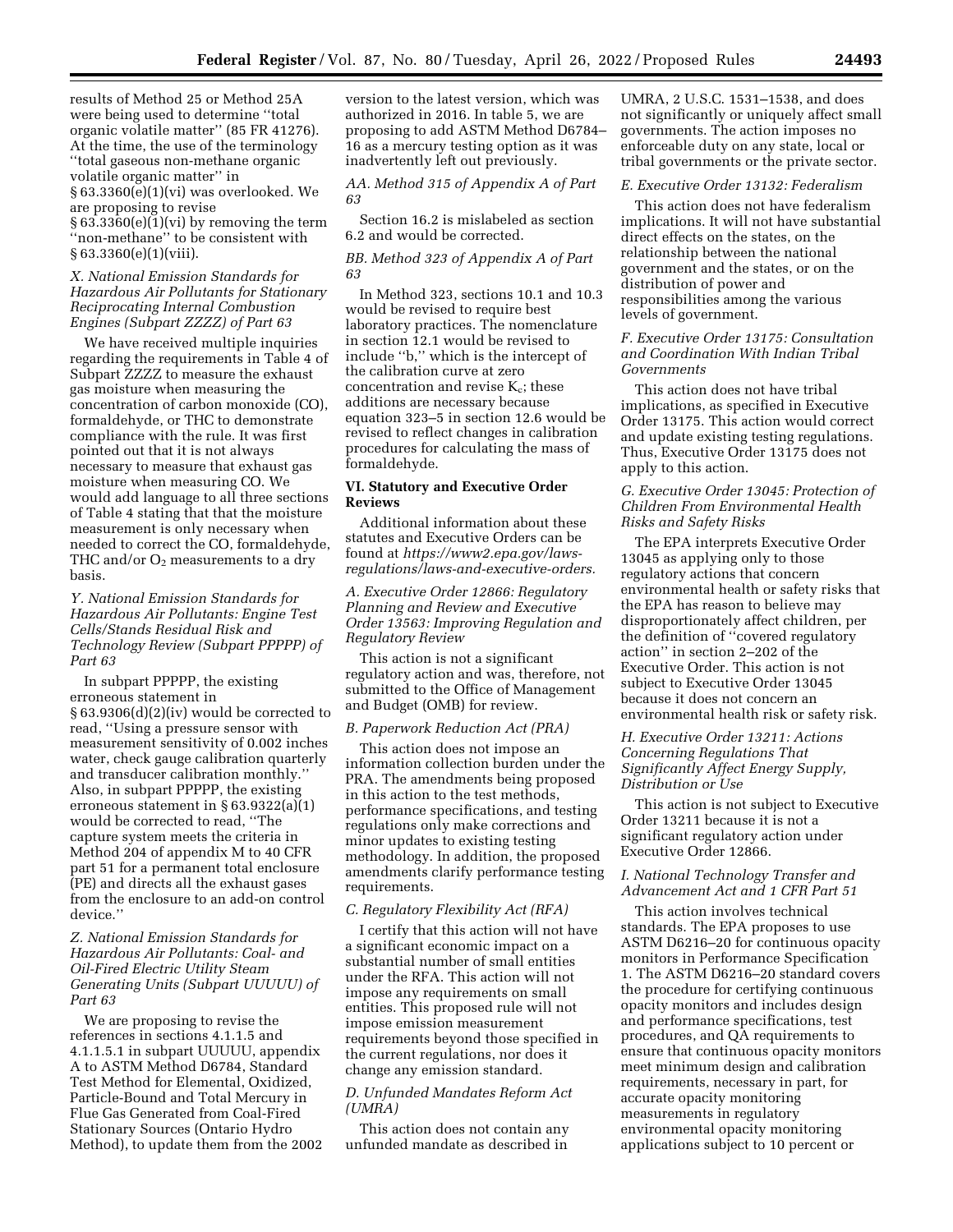higher opacity standards. The EPA also proposes to update the version of ASTM D6784, a test method for elemental, oxidized, particle-bound, and total mercury in emissions from stationary sources, from the 2002 to 2016 version in the references contained in 40 CFR part 60, appendix B, Performance Specification 12A for continuous monitoring of mercury emissions. Likewise, EPA proposes to update the version of ASTM D6784 referenced in table 5 and appendix A of Subpart UUUUU in 40 CFR part 63, for mercury emissions measurement and monitoring. The ASTM D6216–20 and D6784–16 standards were developed and adopted by the American Society for Testing and Materials. The standards may be obtained from *<http://www.astm.org>* or from the ASTM at 100 Barr Harbor Drive, P.O. Box C700, West Conshohocken, PA 19428–2959.

The EPA also proposes to use the APHA Method 5210 Biochemical Oxygen Demand (BOD) from ''Standard Methods for the Examination of Water and Wastewater.'' This standard is acceptable as an alternative to Method 405.1 and is available from APHA at *[www.standardmethods.org](http://www.standardmethods.org)* or by telephone at (844) 232–3707.

Additionally, the EPA proposes language intended to correct a portion of the ASTM E2515–11 test method. The stipulations would modify the post-test leak check procedures as well as add procedures for performing leak checks during a sampling run. The stipulations to ASTM E2515–11 are necessary as we have learned that the quality assurance/ quality control (QA/QC) requirements for leak tests required by ASTM E2515– 11, section 9.6.5.1 are not sufficient to provide assurance of the sampling system integrity. Additionally, the language of ASTM E2515–11, section 9.6.5.1 currently allows for averaging the PM results from a non-leaking sampling system with those from a leaking sampling system which effectively reduces reported PM emissions by as much as half, rendering the test method inappropriate for compliance determination.

## *J. Executive Order 12898: Federal Actions To Address Environmental Justice in Minority Populations and Low-Income Populations*

The EPA believes that this action is not subject to Executive Order 12898 (59 FR 7629, February 16, 1994) because it does not establish an environmental health or safety standard. This action would correct and update existing testing regulations.

# **List of Subjects**

*40 CFR Part 51* 

Environmental protection, Air pollution control, Performance specifications, Test methods and procedures.

### *40 CFR Part 60*

Environmental protection, Air pollution control, Incorporation by reference, Performance specifications, Test methods and procedures.

#### *40 CFR Part 63*

Environmental protection, Air pollution control, Incorporation by reference, Performance specifications, Test methods and procedures.

## **Michael S. Regan,**

## *Administrator.*

For the reasons set forth in the preamble, the Environmental Protection Agency proposes to amend title 40, chapter I of the Code of Federal Regulations as follows:

## **PART 51—REQUIREMENTS FOR PREPARATION, ADOPTION, AND SUBMITTAL OF IMPLEMENTATION PLANS**

■ 1. The authority citation for part 51 continues to read as follows:

**Authority:** 23 U.S.C. 101; 42 U.S.C. 7401– 7671q.

■ 2. Amend section 12.5 in Method 201A of appendix M to part 51 by revising Eq. 25 to read as follows:

## **Appendix M to Part 51—Recommended Test Methods for State Implementation Plans**

**Method 201A—Determination of PM**10 **and PM**2.5 **Emissions From Stationary Sources (Constant Sampling Rate Procedure)**  \* \* \* \* \*

12.5 Equations. Use the following equations to complete the calculations required in this test method.<br> $*$  \* \* \* \* \* \* \* \* \* \*

\* \* \* \* \*

$$
\Delta p_{S} = \Delta p_{m} \left| \frac{c'_{p}}{c_{p}} \right|^{2} \text{ (Eq. 25)}
$$

### **PART 60—STANDARDS OF PERFORMANCE FOR NEW STATIONARY SOURCES**

■ 3. The authority citation of part 60 is revised to read as follows:

**Authority:** 42 U.S.C. 7401 *et seq.* 

■ 4. In § 60.17:

■ a. Revise paragraphs (a) and (h)(179) and (191);

■ b. Redesignate paragraphs (h)(193) through  $(h)(212)$  as  $(h)(194)$  through (h)(213) respectively; and

■ c. Add new paragraph (h)(193). The additions and revisions read as follows:

#### **§ 60.17 Incorporations by reference.**

(a) Certain material is incorporated by reference into this part with the approval of the Director of the Federal Register under 5 U.S.C. 552(a) and 1 CFR part 51. To enforce any edition other than that specified in this section, the EPA must publish a document in the **Federal Register** and the material must be available to the public. All approved material is available for inspection at the EPA and the National Archives and Records Administration (NARA). Contact EPA at: The EPA Docket Center, Public Reading Room, EPA WJC West, Room 3334, 1301 Constitution Ave. NW, Washington, DC, phone (202) 566–1744. For information on the availability of this material at NARA, email *[fr.inspection@nara.gov,](mailto:fr.inspection@nara.gov)* or go to *[www.archives.gov/federal-register/cfr/](http://www.archives.gov/federal-register/cfr/ibr-locations.html)  [ibr-locations.html.](http://www.archives.gov/federal-register/cfr/ibr-locations.html)* The material may be obtained from the source(s) in the following paragraph(s) of this section.

\* \* \* \* \* (h) \* \* \*

(179) ASTM D6216–20, Standard Practice for Opacity Monitor Manufacturers to Certify Conformance with Design and Performance Specifications, 2020; IBR approved for appendix B: Performance Specification 1.

\* \* \* \* \* (191) ASTM D6784–02, Standard Test Method for Elemental, Oxidized, Particle-Bound and Total Mercury in Flue Gas Generated from Coal-Fired Stationary Sources (Ontario Hydro Method); IBR approved for § 60.56c(b). \* \* \* \* \*

(193) ASTM D6784–16, Standard Test Method for Elemental, Oxidized, Particle-Bound and Total Mercury in Flue Gas Generated from Coal-Fired Stationary Sources (Ontario Hydro Method), 2016; IBR approved for appendix B: Performance Specification 12A.

\* \* \* \* \* ■ 5. Amend § 60.534 by revising paragraphs (c) and (d) to read as follows:

## **§ 60.534 What test methods and procedures must I use to determine compliance with the standards and requirements for certification?**

\* \* \* \* \* (c) For affected wood heaters subject to the 2015 and 2020 particulate matter emission standards specified in § 60.532(a), (b) and (c), particulate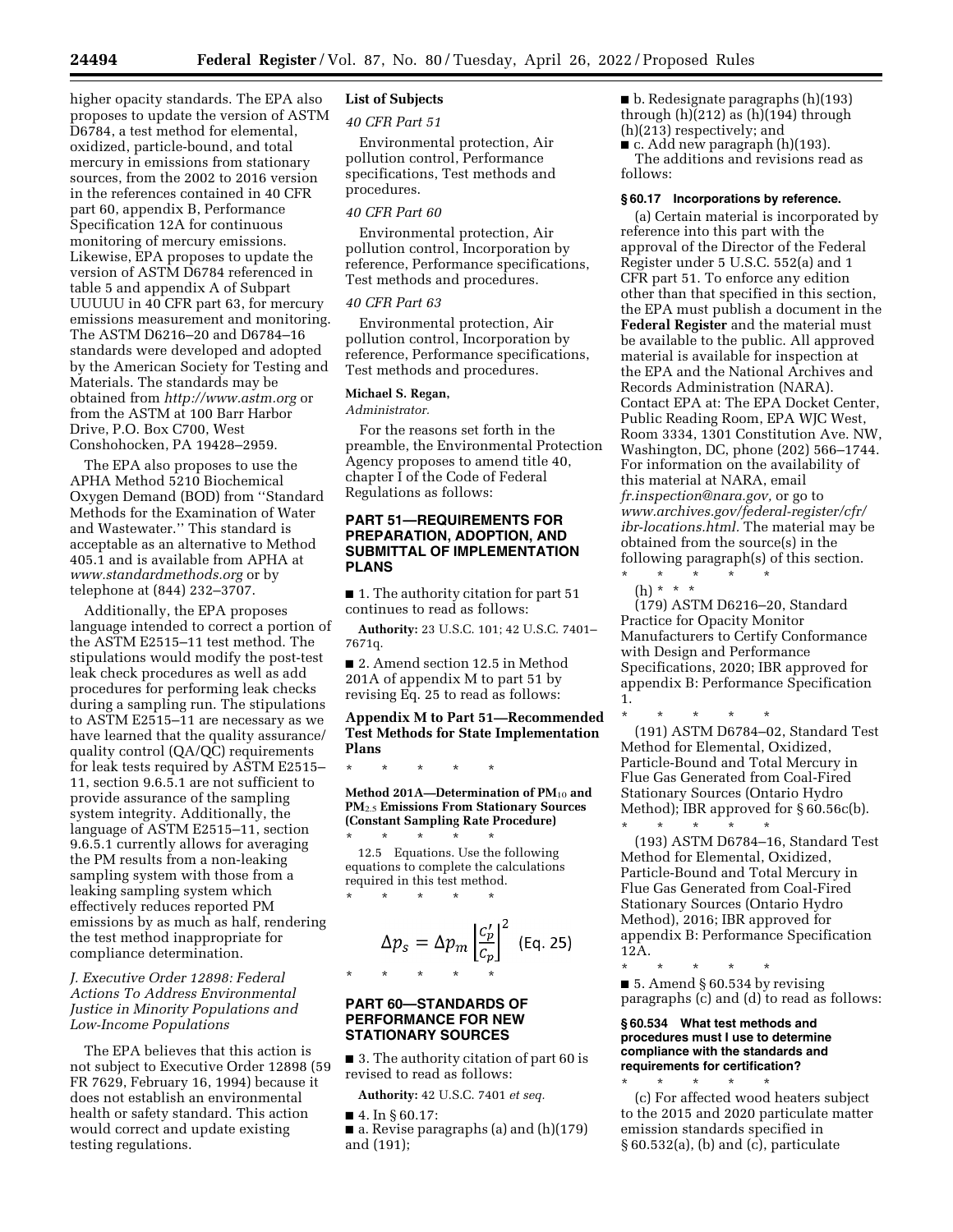matter emission concentrations must be measured with ASTM E2515–11 (IBR, see § 60.17) with the following exceptions: Eliminate section 9.6.5.1 of ASTM E2515–11 and perform the posttest leak checks as described in paragraph (c)(1) of this section. Additionally, if a component change of either sampling train is needed during sampling, then perform the leak check specified in paragraph (c)(2) of this section. Four-inch filters and Teflon membrane filters or Teflon-coated glass fiber filters may be used in ASTM E2515–11.

(1) Post-Test Leak Check: A leak check of each sampling train is mandatory at the conclusion of each sampling run before sample recovery. The leak check must be performed in accordance with the procedures of ASTM E2515–11, section 9.6.4.1 (IBR, see § 60.17), except that it must be conducted at a vacuum equal to or greater than the maximum value reached during the sampling run. If the leakage rate is found to be no greater than 0.0003  $\rm m^3/min$  (0.01 cfm) or 4% of the average sampling rate (whichever is less), the leak check results are acceptable. If a higher leakage rate is obtained, the sampling run is invalid.

(2) Leak Checks During Sample Run: If, during a sampling run, a component (*e.g.,* filter assembly) change becomes necessary, a leak check must be conducted immediately before the change is made. The leak check must be done according to the procedure outlined in ASTM E2515–11, section 9.6.4.1 (IBR, see § 60.17), except that it must be done at a vacuum equal to or greater than the maximum value recorded up to that point in the sampling run. If the leakage rate is found to be no greater than  $0.0003 \text{ m}^3$ / min (0.01 cfm) or 4% of the average sampling rate (whichever is less), the leak check results are acceptable. If a higher leakage rate is obtained, the sampling run is invalid.

**Note 1 to paragraph (c)(2):** Immediately after component changes, leak checks are optional but highly recommended. If such leak checks are done, the procedure in paragraph (c)(1) of this section should be used.

(d) For all tests conducted using ASTM E2515–11 (IBR, see § 60.17), with the exceptions described in § paragraphs (c)(1) and (2) of this section, and pursuant to this section, the manufacturer and approved test laboratory must also measure the first hour of particulate matter emissions for each test run by sampling with a third, identical and independent sampling train operated concurrently for the first

hour of PM paired train compliance testing according to paragraph (c) of this section. The manufacturer and approved test laboratory must report the test results from this third train separately as the first hour emissions.

\* \* \* \* \* ■ 6. Amend § 60.539b by revising paragraph (b) to read as follows:

### **§ 60.539b What parts of the General Provisions do not apply to me?**

\* \* \* \* \*

(b) Section 60.8(a), (c), (d), (e), (f) (1), and (g);

\* \* \* \* \*  $\blacksquare$  7. Amend § 60.5474 by revising paragraph (b)(2), (3) and (6) to read as follows:

# **§ 60.5474 What standards and requirements must I meet and by when?**

## \* \* \* \* \* (b) \* \* \*

(2) 2020 residential hydronic heater

particulate matter emission limit: 0.10 lb/mmBtu (0.043 g/MJ) heat output per individual burn rate as determined by the crib wood test methods and procedures in § 60.5476 or an alternative crib wood test method approved by the Administrator.

(3) 2020 residential hydronic heater cord wood alternative compliance option for particulate matter emission limit: 0.15 lb/mmBtu (0.064 g/MJ) heat output per individual burn rate as determined by the cord wood test methods and procedures in § 60.5476 or an alternative cord wood test method approved by the Administrator. \* \* \* \* \*

(6) 2020 forced-air furnace particulate matter emission limit: 0.15 lb/mmBtu (0.064 g/MJ) heat output per individual burn rate as determined by the cord wood test methods and procedures in § 60.5476 or cord wood test methods approved by the Administrator. \* \* \* \* \*

 $\blacksquare$  9. Amend § 60.5476 by removing paragraph (c)(5) and (6) and revising paragraph (f).

The revision reads as follows:

## **§ 60.5476 What test methods and procedures must I use to determine compliance with the standards and requirements for certification?**

\* \* \* \* \* (f) For affected wood heaters subject to the particulate matter emission standards, particulate matter emission concentrations must be measured with ASTM E2515–11 (IBR, see § 60.17) with the following exceptions, eliminate section 9.6.5.1 of ASTM E2515–11 and perform the post-test leak checks as described in paragraph (f)(1) of this

section. Additionally, if a component change of either sampling train is needed during sampling, then perform the leak check specified in paragraph (f)(2 of this section). Four-inch filters and Teflon membrane filters or Tefloncoated glass fiber filters may be used in ASTM E2515–11. For all tests conducted using ASTM 2515–11, with the exceptions described in paragraphs (f)(1) and (2) of this section, the manufacturer and approved test laboratory must also measure the first hour of particulate matter emissions for each test run by sampling with a third, identical and independent sampling train operated concurrently with the first hour of PM paired train compliance testing. The manufacturer and approved test laboratory must report the test results for this third train separately as the first hour emissions.

(1) Post-Test Leak Check: A leak check of each sampling train is mandatory at the conclusion of each sampling run before sample recovery. The leak check must be performed in accordance with the procedures of ASTM E2515–11, section 9.6.4.1 (IBR, see § 60.17), except that it must be conducted at a vacuum equal to or greater than the maximum value reached during the sampling run. If the leakage rate is found to be no greater than 0.0003 m<sup>3</sup>/min (0.01 cfm) or  $4\%$  of the average sampling rate (whichever is less), the leak check results are acceptable. If a higher leakage rate is obtained, the sampling run is invalid.

(2) Leak Checks During Sample Run: If, during a sampling run, a component (*e.g.,* filter assembly) change becomes necessary, a leak check must be conducted immediately before the change is made. The leak check must be done according to the procedure outlined in ASTM E2515–11, section 9.6.4.1 (IBR, see § 60.17), except that it must be done at a vacuum equal to or greater than the maximum value recorded up to that point in the sampling run. If the leakage rate is found to be no greater than 0.0003 m3/ min (0.01 cfm) or 4% of the average sampling rate (whichever is less), the leak check results are acceptable. If a higher leakage rate is obtained, the sampling run is invalid.

**Note 1 to paragraph (f)(2):** Immediately after component changes, leak checks are optional but highly recommended. If such leak checks are done, the procedure in paragraph (f)(1) of this section should be used.

\* \* \* \* \*

 $\blacksquare$  10. Amend § 60.5483 by revising paragraph (b) to read as follows: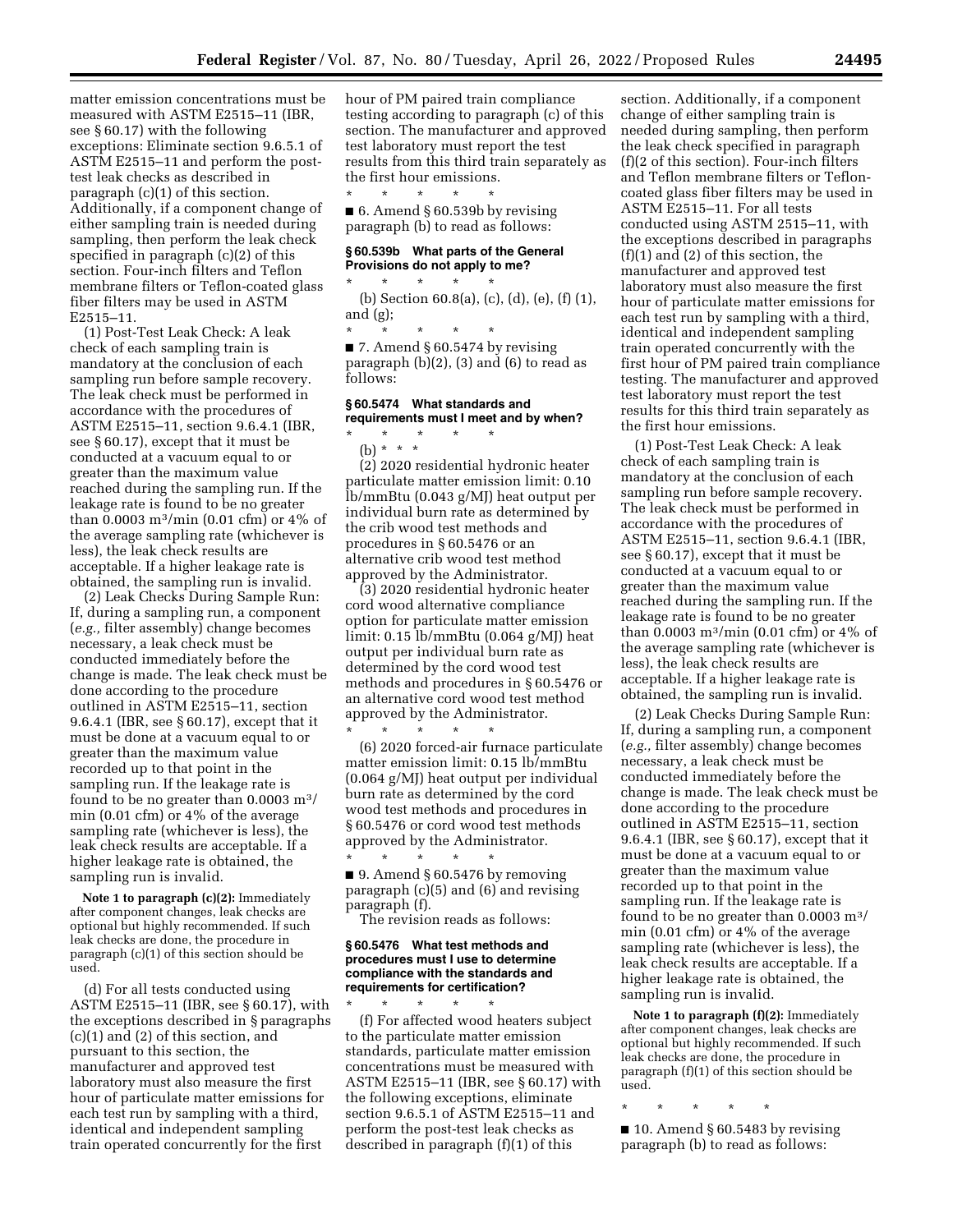# **§ 60.5483 What parts of the General Provisions do not apply to me?**

\* \* \* \* \* (b) Section 60.8(a), (c), (d), (e), (f) (1), and (g);

\* \* \* \* \*

■ 11. Amend Appendix A–1 to part 60 by revising sections 11.5, 11.5.1, and 11.5.2, and Table 1–2 in Method 1 to read as follows:

# **Appendix A–1 to Part 60—Test Methods 1 Through 2F**

\* \* \* \* \*

## **Method 1—Sample and Velocity Traverses For Stationary Sources**

\* \* \* \* \* 11.5 Alternative Measurement Site Selection Procedure. The alternative site selection procedure may be used to

determine the rotation angles in lieu of the procedure outlined in section 11.4.

11.5.1 This alternative procedure applies to sources where measurement locations are less than 2 equivalent or duct diameters downstream or less than one-half duct diameter upstream from a flow disturbance. The alternative should be limited to ducts larger than 24 inches in diameter where blockage and wall effects are minimal. A directional flow-sensing probe is used to measure pitch and yaw angles of the gas flow at 40 or more traverse points; the resultant angle is calculated and compared with acceptable criteria for mean and standard deviation.

**Note:** Both the pitch and yaw angles are measured from a line passing through the traverse point and parallel to the stack axis. The pitch angle is the angle of the gas flow component in the plane that INCLUDES the traverse line and is parallel to the stack axis.

The yaw angle is the angle of the gas flow component in the plane PERPENDICULAR to the traverse line at the traverse point and is measured from the line passing through the traverse point and parallel to the stack axis.

11.5.2 Traverse Points. Use a minimum of 40 traverse points for circular ducts and 42 points for rectangular ducts for the gas flow angle determinations. Follow the procedure outlined in section 11.3 and Table 1–1 or 1– 2 of this method for the location and layout of the traverse points. If the alternative measurement location is determined to be acceptable according to the criteria in this alternative procedure, use the same minimum of 40 traverse points for circular ducts and 42 points for rectangular ducts that were used in the alternative measurement procedure for future sampling and velocity measurements.

\* \* \* \* \*

TABLE 1–2—LOCATION OF TRAVERSE POINTS IN CIRCULAR STACKS

[Percent of stack diameter from inside wall to traverse point]

| Traverse point number |      | Number of traverse points on a diameter |      |      |      |      |      |      |      |      |      |      |
|-----------------------|------|-----------------------------------------|------|------|------|------|------|------|------|------|------|------|
| on a diameter         | 2    | 4                                       | 6    | 8    | 10   | 12   | 14   | 16   | 18   | 20   | 22   | 24   |
|                       | 14.6 | 6.7                                     | 4.4  | 3.2  | 2.6  | 2.1  | 1.8  | 1.6  | 1.4  | 1.3  | 1.1  | 1.1  |
| 2                     | 85.4 | 25.0                                    | 14.6 | 10.5 | 8.2  | 6.7  | 5.7  | 4.9  | 4.4  | 3.9  | 3.5  | 3.2  |
|                       |      | 75.0                                    | 29.6 | 19.4 | 14.6 | 11.8 | 9.9  | 8.5  | 7.5  | 6.7  | 6.0  | 5.5  |
| 4                     |      | 93.3                                    | 70.4 | 32.3 | 22.6 | 17.7 | 14.6 | 12.5 | 10.9 | 9.7  | 8.7  | 7.9  |
| 5.                    |      |                                         | 85.4 | 67.7 | 34.2 | 25.0 | 20.1 | 16.9 | 14.6 | 12.9 | 11.6 | 10.5 |
| 6.                    |      |                                         | 95.6 | 80.6 | 65.8 | 35.6 | 26.9 | 22.0 | 18.8 | 16.5 | 14.6 | 13.2 |
|                       | .    |                                         |      | 89.5 | 77.4 | 64.4 | 36.6 | 28.3 | 23.6 | 20.4 | 18.0 | 16.1 |
| 8                     |      |                                         |      | 96.8 | 85.4 | 75.0 | 63.4 | 37.5 | 29.6 | 25.0 | 21.8 | 19.4 |
| 9<br>                 |      |                                         |      |      | 91.8 | 82.3 | 73.1 | 62.5 | 38.2 | 30.6 | 26.2 | 23.0 |
| 10<br>                |      |                                         |      |      | 97.4 | 88.2 | 79.9 | 71.7 | 61.8 | 38.8 | 31.5 | 27.2 |
| 11                    |      |                                         |      |      |      | 93.3 | 85.4 | 78.0 | 70.4 | 61.2 | 39.3 | 32.3 |
| 12<br>                |      |                                         |      |      |      | 97.9 | 90.1 | 83.1 | 76.4 | 69.4 | 60.7 | 39.8 |
| 13<br>                | .    |                                         |      |      |      | .    | 94.3 | 87.5 | 81.2 | 75.0 | 68.5 | 60.2 |
| 14<br>                |      |                                         |      |      |      |      | 98.2 | 91.5 | 85.4 | 79.6 | 73.8 | 67.7 |
| 15<br>                |      |                                         |      |      |      | .    |      | 95.1 | 89.1 | 83.5 | 78.2 | 72.8 |
| 16<br>                |      |                                         |      |      |      | .    |      | 98.4 | 92.5 | 87.1 | 82.0 | 77.0 |
| 17<br>                |      |                                         |      |      |      |      |      | .    | 95.6 | 90.3 | 85.4 | 80.6 |
| 18<br>                |      |                                         |      |      |      | .    |      |      | 98.6 | 93.3 | 88.4 | 83.9 |
| 19<br>                |      |                                         |      |      |      |      |      |      | .    | 96.1 | 91.3 | 86.8 |
| 20                    |      |                                         |      |      |      |      |      |      |      | 98.7 | 94.0 | 89.5 |
| 21<br>                |      |                                         |      |      |      |      |      |      |      | .    | 96.5 | 92.1 |
| 22<br>                |      |                                         |      |      |      | .    |      | .    |      | .    | 98.9 | 94.5 |
| 23                    |      |                                         |      |      |      | .    |      | .    | .    | .    | .    | 96.8 |
|                       |      |                                         |      |      |      |      |      |      |      |      |      | 98.9 |

\* \* \* \* \* ■ 12. Amend Method 4 in Appendix A–

3 to part 60 by revising Figure 4–3 to read as follows:

**Appendix A–3 to Part 60—Test Methods 4 Through 5I** 

\* \* \* \* \*

**Method 4—Determination of Moisture Content in Stack Gases** 

\* \* \* \* \*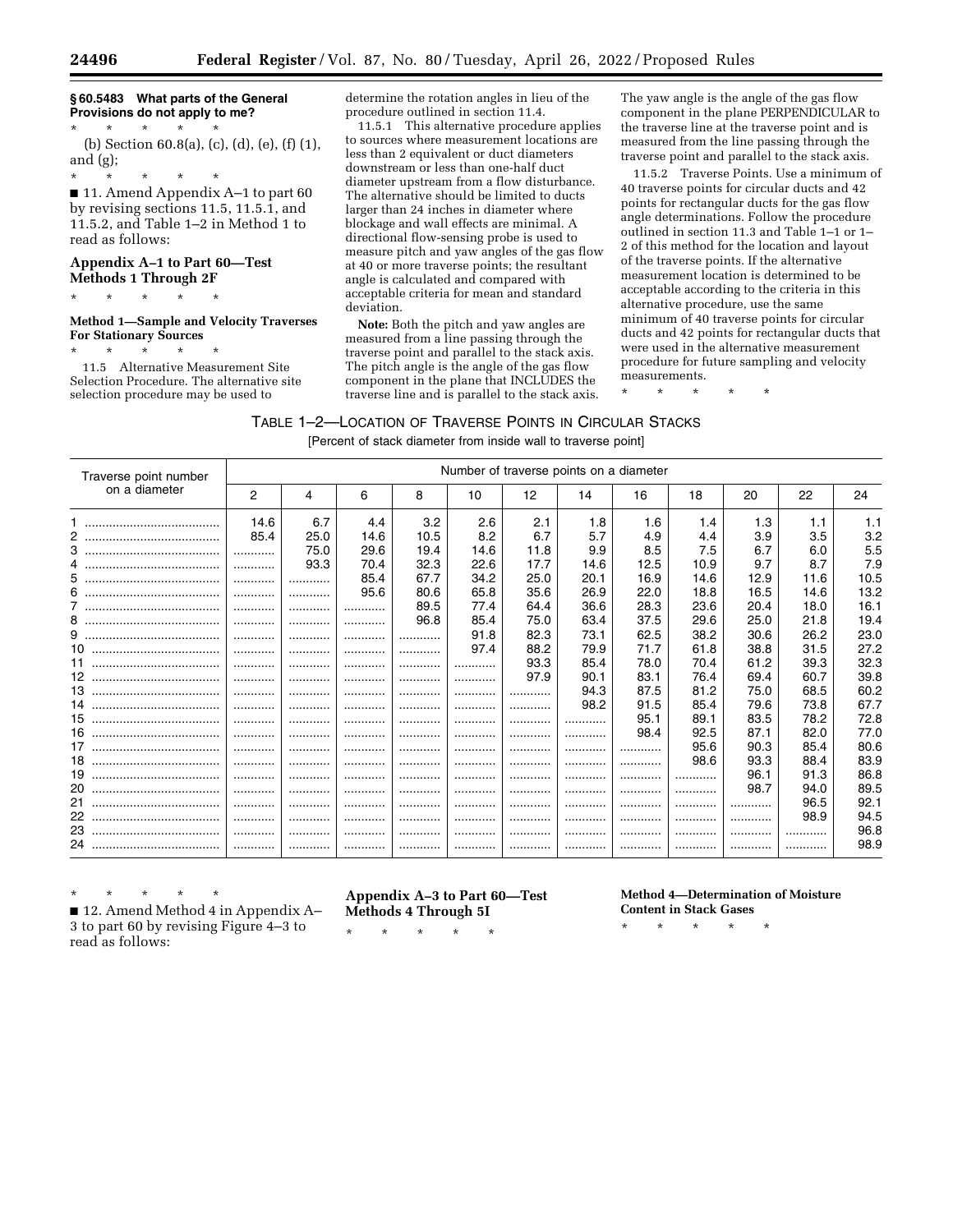| <b>CONSTRU</b> administrativam componente a compositor de la componente de la componente de la componente de la componente de                                                                                                  |
|--------------------------------------------------------------------------------------------------------------------------------------------------------------------------------------------------------------------------------|
|                                                                                                                                                                                                                                |
| RUN NO. SERVICE CONTRACTOR DE L'ANGUARDO DE L'ANGUARDO DE L'ANGUARDO DE L'ANGUARDO DE L'ANGUARDO DE L'ANGUARDO DE L'ANGUARDO DE L'ANGUARDO DE L'ANGUARDO DE L'ANGUARDO DE L'ANGUARDO DE L'ANGUARDO DE L'ANGUARDO DE L'ANGUARDO |
|                                                                                                                                                                                                                                |
|                                                                                                                                                                                                                                |
| Probe length m (ii) was convenienced to convenience the convenience of the contract of the contract of the                                                                                                                     |

SCHEMATIC OF STACK CROSS SECTION

| Traverse point number | Sampling<br>filme           | Stack temperature | Pressure differen-<br>tial across critice<br>meter - A H | Meter reading gas<br>sample volume | $\Delta$ $\mathrm{V}_{\mathrm{an}}$ | Gas Sample temperature at dry gas               |                                        | Temperaturem of gas<br>Ieaving condenser or<br>Iast impinger |  |
|-----------------------|-----------------------------|-------------------|----------------------------------------------------------|------------------------------------|-------------------------------------|-------------------------------------------------|----------------------------------------|--------------------------------------------------------------|--|
|                       |                             |                   |                                                          |                                    |                                     | Infet                                           | Outlet                                 |                                                              |  |
|                       | $\{0\}$ , min.              | 微纤维               | mm (in.) N <sub>2</sub> O                                | $m^3$ (ft $\gamma$                 | 而微的                                 | $\{Tm_{\rm tot}\}$ $^{\circ}$ C ( $^{\circ}$ F) | $(Tom_{out})$ , $°C$ ( $\mathcal{F}$ ) | ${}^{4}C($ ${}^{4}F)$                                        |  |
|                       |                             |                   |                                                          |                                    |                                     |                                                 |                                        |                                                              |  |
|                       |                             |                   |                                                          |                                    |                                     |                                                 |                                        |                                                              |  |
|                       |                             |                   |                                                          |                                    |                                     |                                                 |                                        |                                                              |  |
|                       |                             |                   |                                                          |                                    |                                     |                                                 |                                        |                                                              |  |
|                       |                             |                   |                                                          |                                    |                                     |                                                 |                                        |                                                              |  |
|                       |                             |                   |                                                          |                                    |                                     |                                                 |                                        |                                                              |  |
|                       |                             |                   |                                                          |                                    |                                     |                                                 |                                        |                                                              |  |
|                       |                             |                   |                                                          |                                    |                                     |                                                 |                                        |                                                              |  |
|                       |                             |                   |                                                          |                                    |                                     |                                                 |                                        |                                                              |  |
|                       |                             |                   |                                                          |                                    |                                     |                                                 |                                        |                                                              |  |
|                       |                             |                   |                                                          |                                    |                                     |                                                 |                                        |                                                              |  |
|                       | $\mathcal{L}_{\mathcal{A}}$ |                   |                                                          |                                    |                                     |                                                 |                                        |                                                              |  |
| Total.<br>Average.    |                             |                   |                                                          |                                    |                                     |                                                 |                                        |                                                              |  |

# Figure 4-3 Moisture Field Data Sheet

\* \* \* \* \* ■ 13. Amend Appendix A–4 to part 60 by revising section 10.1.3 in Method 7 of to read as follows:

## **Appendix A–4 to Part 60—Test Methods 6 Through 10B**

\* \* \* \* \*

### **Method 7—Determination of Nitrogen Oxide Emissions From Stationary Sources**

\* \* \* \* \* 10.1.3 Spectrophotometer Calibration Quality Control. Multiply the absorbance value obtained for each standard by the  $K_c$ factor (reciprocal of the least squares slope)

\* \* \* \* \*

- **Method 25—Determination of Total Gaseous Nonmethane Organic Emissions As Carbon**
- \* \* \* \* \* 12.9 Record and Report Initial Method Checks as follows:
- 12.9.1 Calibration and Linearity Check Gas Certifications (Section 7.2 and 7.4)
- 12.9.2 Condensate Trap Blank Check (Section 8.1.1)
- 12.9.3 Pretest Leak-Check (Section 8.1.4)

to determine the distance each calibration point lies from the theoretical calibration line. The difference between the calculated concentration values and the actual concentrations (*i.e.,* 100, 200, 300, and 400 mg NO2) shall be less than 7 percent for all standards.

\* \* \* \* \* ■ 16. Amend Appendix A–7 to part 60 by:

■ a. In Method 19, revising Equation 19– 5;

■ b. In Method 25, adding sections 12.9 and 12.9.1 through 12.9.16, and revising Figure 25–6; and

$$
E = C_d F_d \frac{20.9}{20.9 - \frac{\%0.2w}{1 - B_{WS}}} \qquad \text{Eq. 19-5}
$$

- 12.9.4 Condensate Recovery Apparatus (Section 10.1.1)
- 12.9.5 Carrier Gas and Auxiliary O<sub>2</sub> Blank Check (Section 10.1.1.1)
- 12.9.6 Oxidation Catalyst Efficiency Check. (Section 10.1.1.2)
- 12.9.7 System Performance Check. (Section10.1.1.3)
- 12.9.8 Oxidation Catalyst Efficiency Check. (Section 10.1.2.1)
- 12.9.9 Reduction Catalyst Efficiency Check (Section 10.1.2.2)

follows:

The revisions and additions read as

■ c. In Method 25C, revising section

**Appendix A–7 to Part 60—Test Methods 19 Through 25E** 

\* \* \* \* \*

12.1.

**Method 19—Determination of Sulfur Dioxide Removal Efficiency and Particulate Matter, Sulfur Dioxide, and Nitrogen Oxide Emission Rates** 

\* \* \* \* \*

- 12.9.10 NMO Analyzer Linearity Check Calibration. (Section 10.1.2.3)
- 12.9.11 NMO Analyzer Daily Calibration. (Section 10.2)
- 12.9.12 Condensate Recovery. (Section 11.1)
- 12.9.13 Daily Performance Checks. (Section 11.1.1)
- 12.9.14 Leak-Check. (Section 11.1.1.1)
- 12.9.15 System Background Test. (Section 11.1.1.2)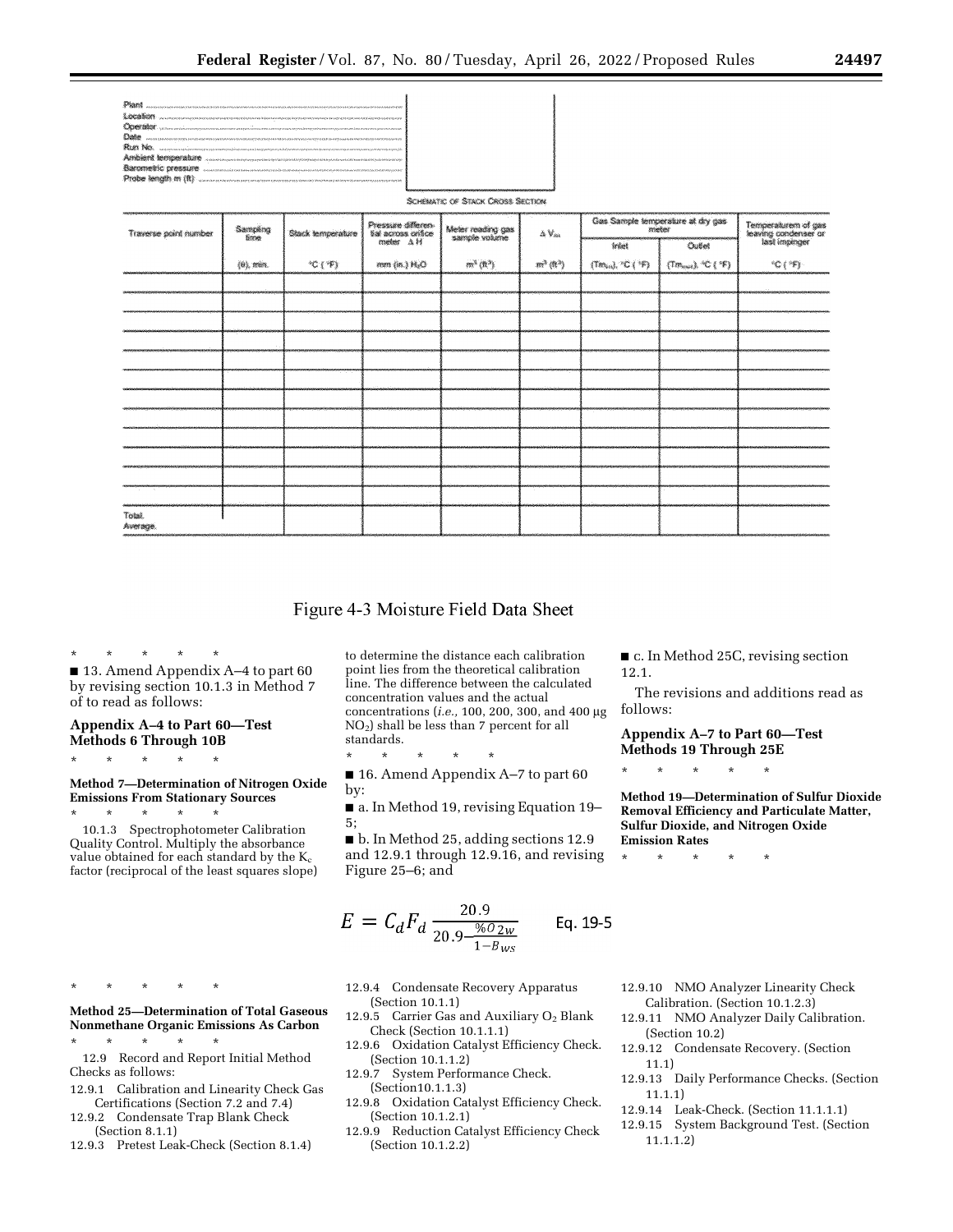- 12.9.16 Oxidation Catalyst Efficiency
- Check. (Section 11.1.1.3)
- \* \* \* \* \*





**Method 25C—Determination of Nonmethane Organic Compounds (NMOC) in Landfill Gases** 

\* \* \* \* \*

\* \* \* \* \*

- 12.1 Nomenclature.
- \* \* \* \* \*
- $C_{N2}$  =  $N_2$  concentration in the landfill gas sample

 $C_{mN2}$  = Measured  $N_2$  concentration, diluted landfill gas sample \* \* \* \* \*

- 17. In Appendix A–8 to part 60:
- a. Revise sections 12.4 and 12.5 in Method 26.
- b. Revise section 13.8 in Test Method 28WHH.
- The revisions read as follows:

$$
m_{HX} = K_{HCl, HBr, HF} V_s (S_x - B_x -) Eq. 26-4
$$

**Test Method 28WHH for Measurement of Particulate Emissions and Heating Efficiency of Wood-Fired Hydronic Heating Appliances** 

\* \* \* \* \*

**Appendix A–8 to Part 60—Test Methods 26 Through 30B**  \* \* \* \* \*

**Method 26—Determination of Hydrogen Halide and Halogen Emissions From Stationary Sources Non-Isokinetic Method**  \* \* \* \* \*

12.4 Total ug HCl, HBr, or HF Per Sample.

13.8 Carbon Monoxide Emissions. For each minute of the test period, the carbon monoxide emissions rate (g/min) shall be calculated as:

12.5 Total ug 
$$
Cl_2
$$
 or  $Br_2$  Per Sample.

$$
M_{x2} = V_s (S_{x^-} - B_{x^-}) \text{ Eq. 26-5}
$$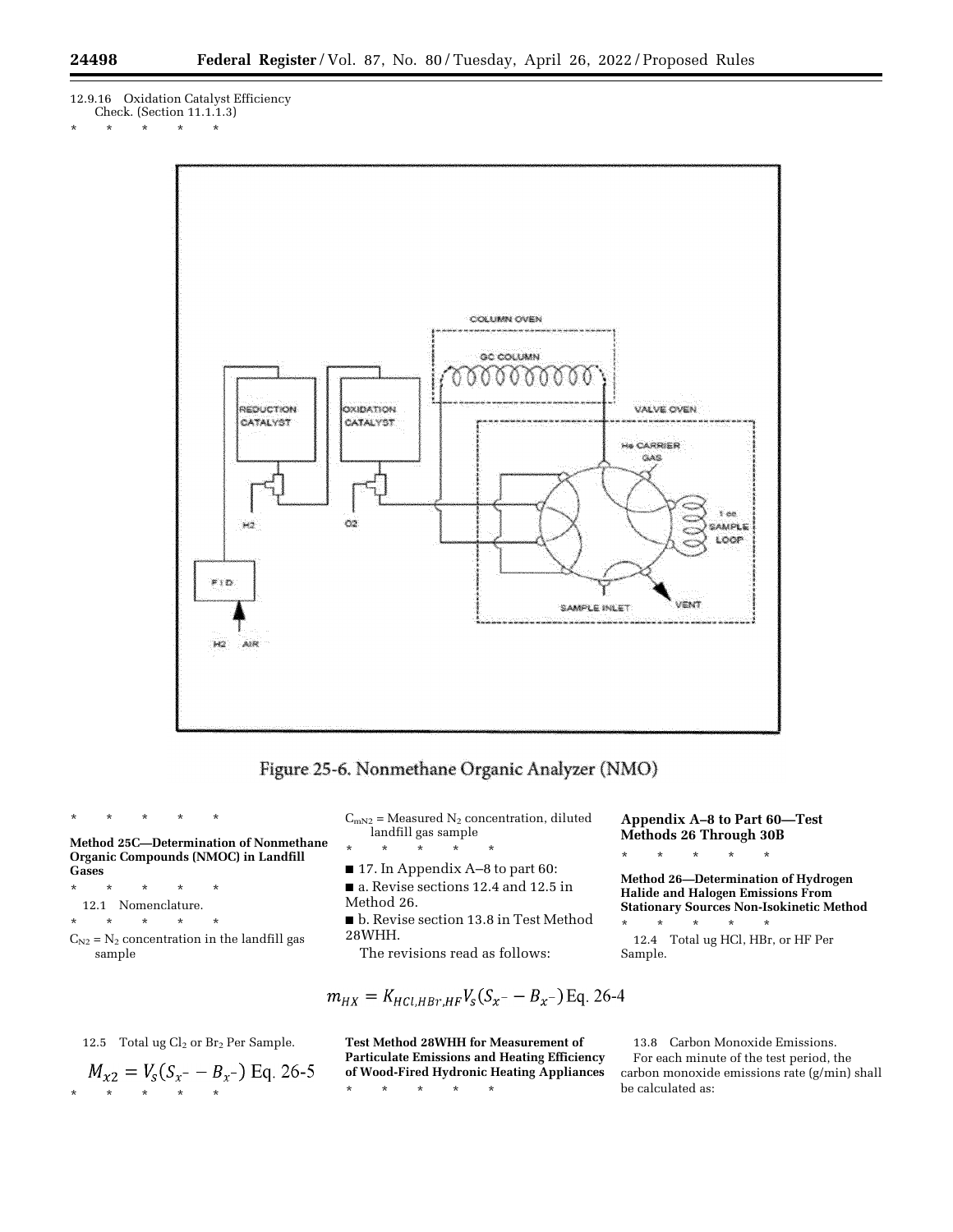$$
CO_{g/min} = Q_{std} \cdot CO_s \cdot 3.30 \times 10^{-3}
$$

Total CO emissions for each of the four test periods  $(CO_{-1}, CO_{-2}, CO_{-3}, CO_{-4})$  shall be calculated as the sum of the emissions rates for each of the 1-minute intervals.

Total CO emissions for the test run,  $CO_T$ , shall be calculated as the sum of  $CO_{-1}$ ,  $CO_{-2}$ ,  $CO_{-3}$  and  $CO_{-4}$ .

\* \* \* \* \* ■ 18. Amend Appendix B to part 60 by: ■ a. In Performance Specification 1, revising sections 2.1, 3.1, 6.1, 8.1(1), 8.1(2)(iii), 8.1(3)(ii), 8.2(1), 8.2(2), 8.2(3), 9.0, 12.1, 13.1, 13.2, and 16.0 reference 8;

■ b. In Performance Specification 2,

revising sections 8.3.3 and 12.5; ■ c. Revising Performance Specification 4B;

■ d. In Performance Specification 6, revising section 13.2;

■ e. In Performance Specification 12A, revising sections 8.4.2, 8.4.4, 8.4.5, 8.4.6.1, 13.3, 17.5, and footnote to Figure 12A–3;

■ f. In Performance Specification 16, revising sections 1.1, 3.11, 3.12, 9.1, 9.4, 12.3.2, 13.1, and 13.5.

The revisions read as follows:

### **Appendix B to Part 60—Performance Specifications**

\* \* \* \* \*

**Performance Specification 1—Specifications and Test Procedures for Continuous Opacity Monitoring Systems in Stationary Sources** 

\* \* \* \* \* 2.1 ASTM D6216 (IBR, see § 60.17) is the reference for design specifications, manufacturer's performance specifications, and test procedures. The opacity monitor manufacturer must periodically select and test an opacity monitor, that is representative of a group of monitors produced during a specified period or lot, for conformance with the design specifications in ASTM D6216. The opacity monitor manufacturer must test each opacity monitor for conformance with the manufacturer's performance specifications in ASTM D6216. Note: If the initial certification of the opacity monitor occurred before [the effective date of the final rule] using ASTM D6216–98, D6216–03, D6216–07, or D6216–12, it is not necessary to recertify using ASTM D6216–20.

\* \* \* \* \*

3.1 All definitions and discussions from section 3 of ASTM D6216 are applicable to PS–1.

\* \* \* \* \*

6.1 *Continuous Opacity Monitoring System.* You, as owner or operator, are responsible for purchasing an opacity monitor that meets the specifications of ASTM D6216, including a suitable data recorder or automated data acquisition handling system. Example data recorders include an analog strip chart recorder or more appropriately an electronic data

acquisition and reporting system with an input signal range compatible with the analyzer output.

\* \* \* \* \*

8.1 \* \* \*

(1) You must purchase an opacity monitor that complies with ASTM D6216 and obtain a certificate of conformance from the opacity monitor manufacturer.  $(2) * *$ 

(iii) Alternative Locations and Light Beam Paths. You may select locations and light beam paths, other than those cited above, if you demonstrate, to the satisfaction of the Administrator or delegated agent, that the average opacity measured at the alternative location or path is equivalent to the opacity as measured at a location meeting the criteria of sections  $8.1(2)(i)$  and  $8.1(2)(ii)$ . The opacity at the alternative location is considered equivalent if {1} the average opacity value measured at the alternative location is within ±10 percent of the average opacity value measured at the location meeting the installation criteria, and {2} the difference between any two average opacity values is less than 2 percent opacity (absolute). You use the following procedure to conduct this demonstration: Simultaneously measure the opacities at the two locations or paths for a minimum period of time (*e.g.,* 180-minutes) covering the range of normal operating conditions and compare the results. You may use alternative procedures for determining acceptable locations if those procedures are approved by the Administrator.  $(3) * * * *$ 

(ii) Calibration Error Check. Conduct a three-point calibration error test using three calibration attenuators that produce outlet pathlength corrected, single-pass opacity values shown in ASTM D6216, section 7.5. If your applicable limit is less than 10 percent opacity, use attenuators as described in ASTM D6216, section 7.5 for applicable standards of 10 to 19 percent opacity. Confirm the external audit device produces the proper zero value on the COMS data recorder. Separately, insert each calibration attenuators (low, mid, and high-level) into the external audit device. While inserting each attenuator, {1} ensure that the entire light beam passes through the attenuator, {2} minimize interference from reflected light, and {3} leave the attenuator in place for at least two times the shortest recording interval on the COMS data recorder. Make a total of five nonconsecutive readings for each attenuator. At the end of the test, correlate each attenuator insertion to the corresponding value from the data recorder. Subtract the single-pass calibration attenuator values corrected to the stack exit conditions from the COMS responses. Calculate the arithmetic mean difference, standard deviation, and confidence coefficient of the five measurements value using equations 1–3, 1–4, and 1–5. Calculate the calibration error as the sum of the absolute value of the mean difference and the 95 percent confidence coefficient for each of the three test attenuators using equation 1–

6. Report the calibration error test results for

Eq. 23

each of the three attenuators.<br> $*$  \* \* \* \* \* \* \* \* \* \*

8.2 \* \* \*

(1) Conduct the verification procedures for design specifications in section 6 of ASTM D6216.

(2) Conduct the verification procedures for performance specifications in section 7 of ASTM D6216.

(3) Provide to the owner or operator, a report of the opacity monitor's conformance to the design and performance specifications required in sections 6 and 7 of ASTM D6216 in accordance with the reporting

requirements of section 9 in ASTM D6216. 9.0 *What quality control measures are required by PS–1?* 

Opacity monitor manufacturers must initiate a quality program following the requirements of ASTM D6216, section 8. The quality program must include:

(1) A quality system and

(2) A corrective action program.

\* \* \* \* \* 12.1 Desired Attenuator Values. Calculate the desired attenuator value corrected to the emission outlet pathlength as follows:

$$
OP_2 = 1 - (1 - OP_1)^{\frac{L_2}{L_1}}
$$
 Eq. 1-1

Where:

- $OP_1$  = Nominal opacity value of required low-, mid-, or high-range calibration attenuators.
- $OP<sub>2</sub>$  = Desired attenuator opacity value from ASTM D6216, section 7.5 at the opacity limit required by the applicable subpart.
- $L_1$  = Monitoring pathlength.
- $L_2$  = Emission outlet pathlength.

\* \* \* \* \* 13.1 Design Specifications. The opacity monitoring equipment must comply with the design specifications of ASTM D6216.

13.2 Manufacturer's Performance Specifications. The opacity monitor must comply with the manufacturer's performance specifications of ASTM D6216. \* \* \* \* \*

 $16.0$  \* \* \*

8. ASTM D6216–20: Standard Practice for Opacity Monitor Manufacturers to Certify Conformance with Design and Performance Specifications. ASTM. September 2020. \* \* \* \* \*

**Performance Specification 2—Specifications and Test Procedures for SO**2 **and NO**X **Continuous Emission Monitoring Systems in Stationary Sources** 

\* \* \* \* \* 8.3.3 Conduct the CD test at the two points specified in section 6.1.2. Introduce to the CEMS the reference gases, gas cells, or optical filters (these need not be certified). When using reference gases, introduce the reference gas prior to any sample conditioning or filtration equipment and ensure that it passes through all filters,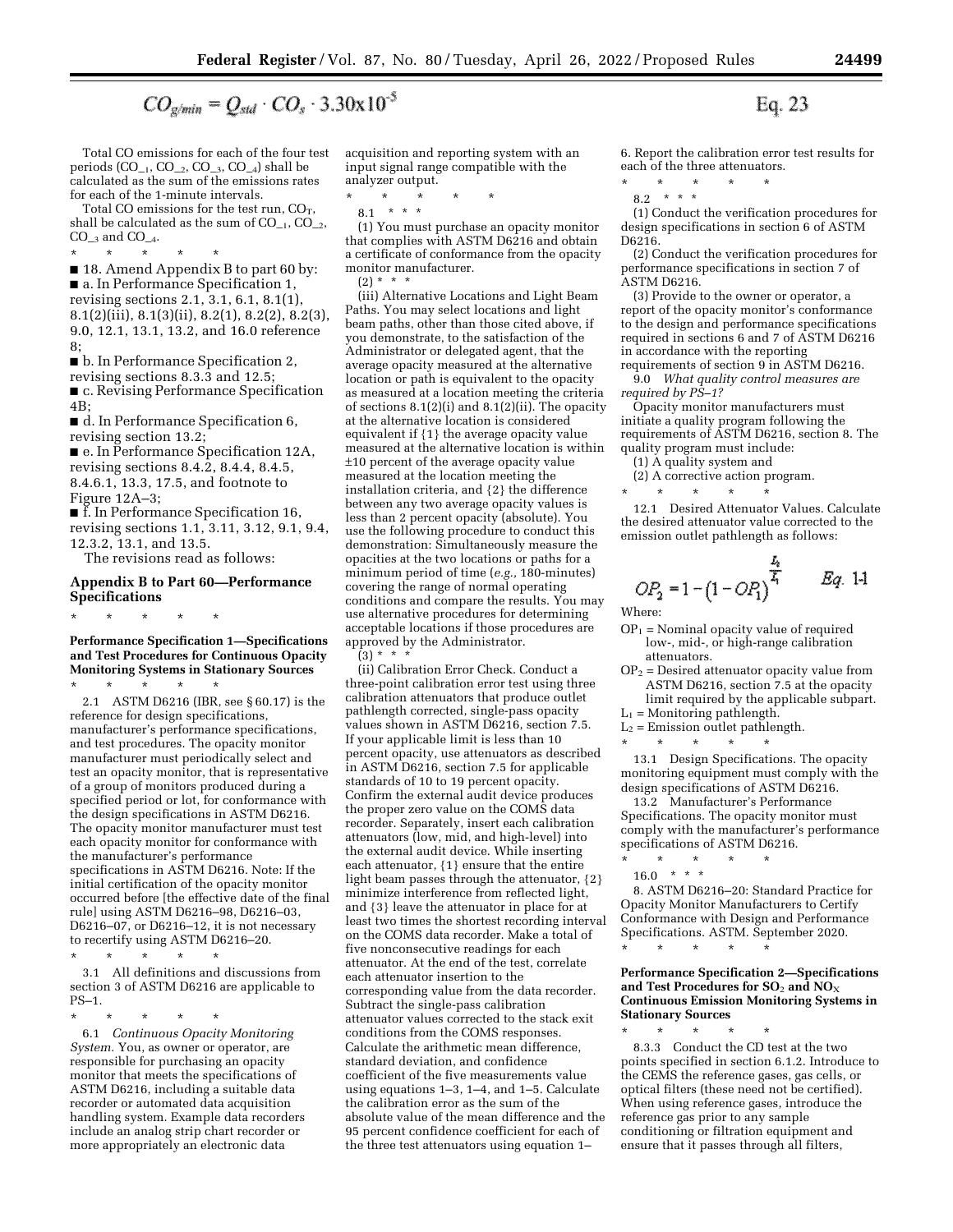scrubbers, conditioners, and other monitor components used during normal sampling. The reference gas should pass through as much of the sampling probe as practical.

Record the CEMS response and subtract this value from the reference value (see example data sheet in Figure 2–1). \* \* \* \* \*

$$
RA = \frac{[|d| + |CC|]}{RM} \times 100 \qquad Eq. 2-6
$$

Reference method tests, calibration error tests, calibration drift tests, and interferant tests are conducted to determine conformance of the CEMS with the specification.

#### *Definitions*

The definitions are the same as in section 3.0 of PS2 with the following definitions added:

*Continuous Emission Monitoring System (CEMS).* This definition is the same as PS 2 section 3.0 with the following addition. A continuous monitor is one in which the sample to be analyzed passes the measurement section of the analyzer without interruption.

*Response Time (RT).* The time interval between the start of a step change in the system input and when the pollutant analyzer output reaches 95 percent of the final value.

*Calibration Error (CE).* The difference between the concentration indicated by the CEMS and the known concentration generated by a calibration source when the entire CEMS, including the sampling interface is challenged. A CE test procedure is performed to document the accuracy and linearity of the CEMS over the entire measurement range.

#### *Interferences [Reserved]*

#### *Safety*

This performance specification may involve hazardous materials, operations, and equipment. This performance specification may not address all of the safety problems associated with its use. It is the responsibility of the user to establish appropriate safety and health practices and determine the applicable regulatory limitations prior to performing this performance specification. The CEMS user's manual should be consulted for specific precautions to be taken with regard to the analytical procedures.

## *Equipment and Supplies*

Same as section 6.0 of PS 2, except for the following:

Data Recorder Scale. For  $O_2$ , same as specified in PS 3, except that the span must be 25 percent. The span of the  $O<sub>2</sub>$  may be higher if the  $O<sub>2</sub>$  concentration at the sampling point can be greater than 25 percent. For CO, same as specified in PS 4A, except that the low-range span must be 200 ppm and the high range span must be 3000 ppm. In addition, the scale for both CEMS must record all readings within a measurement range with a resolution of 0.5 percent.

12.5 Relative Accuracy. Calculate the RA, expressed as a percentage, of a set of data as follows:

#### *Reagents and Standards*

*Sample Collection, Preservation, Storage, and Transport* 

Installation and Measurement Location Specifications

The CEMS Installation. This specification is the same as PS 2 section 8.1.1 with the following additions. Both the CO and  $O<sub>2</sub>$ monitors should be installed at the same general location. If this is not possible, they may be installed at different locations if the effluent gases at both sample locations are not stratified and there is no in-leakage of air between sampling locations.

Measurement Location. Same as PS 2 section 8.1.2.

Point CEMS. The measurement point should be within or centrally located over the centroidal area of the stack or duct cross section.

Path CEMS. The effective measurement path should: (1) Have at least 70 percent of the path within the inner 50 percent of the stack or duct cross sectional area, or (2) be centrally located over any part of the centroidal area.

Reference Method (RM) Measurement Location and Traverse Points

This specification is the same as PS 2 section 8.1.3 with the following additions. When pollutant concentration changes are due solely to diluent leakage and CO and  $O_2$ are simultaneously measured at the same location, one half diameter may be used in place of two equivalent diameters.

Pretest Preparation. Install the CEMS, prepare the RM test site according to the specifications in section 8.1, and prepare the CEMS for operation according to the manufacturer's written instructions.

Stratification Test Procedure. Stratification is defined as the difference in excess of 10 percent between the average concentration in the duct or stack and the concentration at any point more than 1.0 meter from the duct or stack wall. To determine whether effluent stratification exists, a dual probe system should be used to determine the average effluent concentration while measurements at each traverse point are being made. One probe, located at the stack or duct centroid, is used as a stationary reference point to indicate change in the effluent concentration over time. The second probe is used for sampling at the traverse points specified in Method 1 (40 CFR part 60 appendix A). The monitoring system samples sequentially at the reference and traverse points throughout the testing period for five minutes at each point.

Calibration Drift Test Procedure. Same as section 8.3 in PS 2.

# Where:

- |*d*| = Absolute value of the mean differences (from Equation 2–3).
- |*CC*| = Absolute value of the confidence coefficient (from Equation 2–3).
- $\overline{\text{RM}}$  = Average RM value. In cases where the average emissions for the test are less than 50 percent of the applicable emission standard, substitute the applicable emission standard value in the denominator of Eq. 2–6 in place of the average RM value. In all other cases, use *RM*.

**Performance Specification 4B— Specifications and Test Procedures for Carbon Monoxide and Oxygen Continuous Monitoring Systems in Stationary Sources** 

*1.0 Scope and Application* 

\* \* \* \* \*

### Analytes

| Analyte                  | CAS No.        |
|--------------------------|----------------|
| Carbon Monoxide (CO)     | $630 - 08 - 0$ |
| Oxygen (O <sub>2</sub> ) | 7782-44-7      |

#### Applicability

This specification is to be used for evaluating the acceptability of carbon monoxide (CO) and oxygen  $(O_2)$  continuous emission monitoring systems (CEMS) at the time of or soon after installation and whenever specified in the regulations. The CEMS may include, for certain stationary sources, (a) flow monitoring equipment to allow measurement of the dry volume of stack effluent sampled, and (b) an automatic sampling system.

This specification is not designed to evaluate the installed CEMS' performance over an extended period of time, nor does it identify specific calibration techniques and auxiliary procedures to assess the CEMS' performance. The source owner or operator, however, is responsible to properly calibrate, maintain, and operate the CEMS. To evaluate the CEMS' performance, the Administrator may require, under section 114 of the Act, the operator to conduct CEMS performance evaluations at times other than the initial test.

The definitions, installation and measurement location specifications, test procedures, data reduction procedures, reporting requirements, and bibliography are the same as in PS 3 (for  $O_2$ ) and PS 4A (for CO) except as otherwise noted below.

## *Summary of Performance Specification*

Installation and measurement location specifications, performance specifications, test procedures, and data reduction procedures are included in this specification.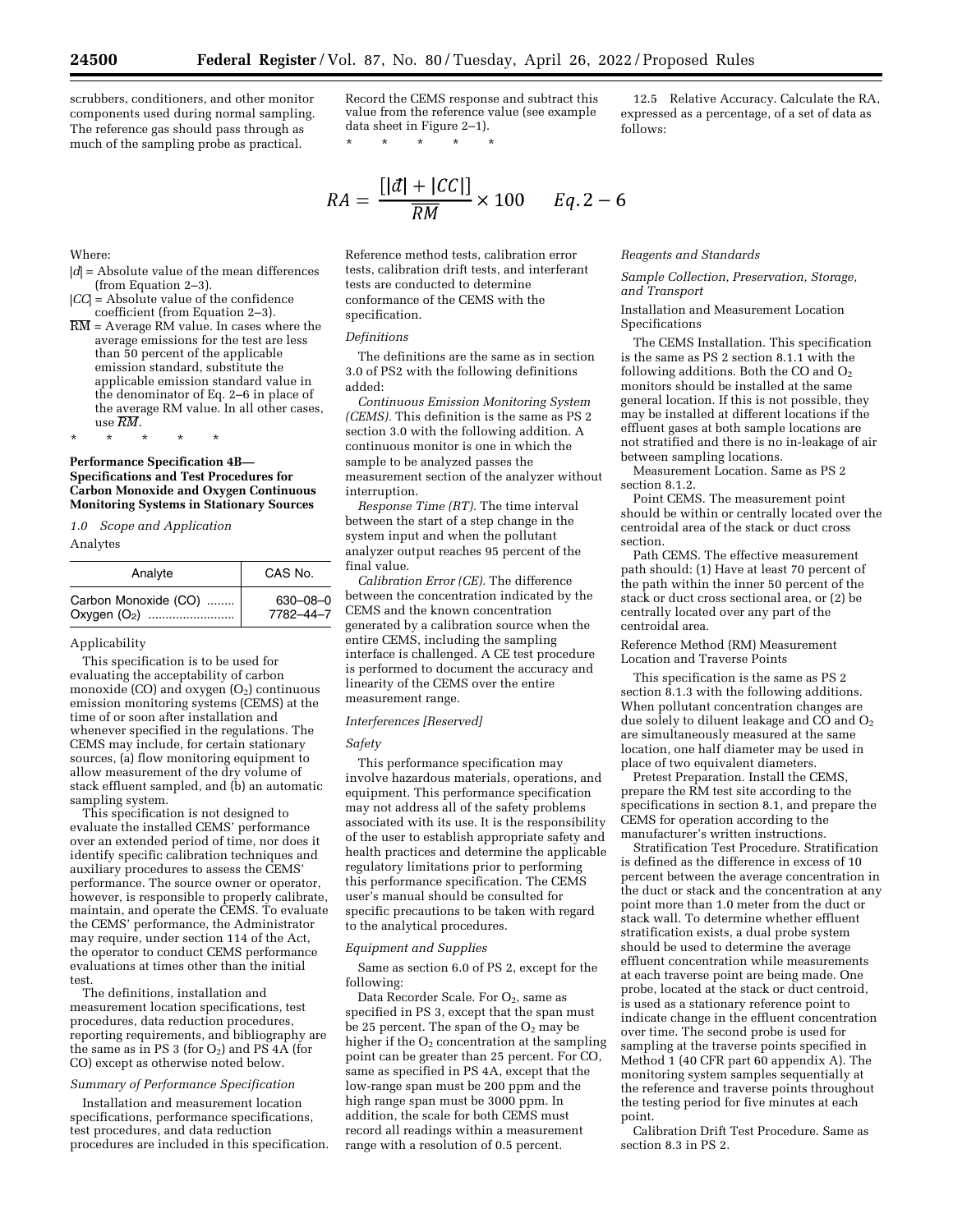**Note:** The CE and RT tests must be conducted during the CD test period.

Calibration Error Test Procedure. Challenge each monitor (both low and high range CO and  $O_2$ ) with zero gas and EPA Protocol 1 cylinder gases at three measurement points within the ranges specified in Table  $\overline{4}B-1$  (in section 18.0).

Operate each monitor in its normal sampling mode as nearly as possible. The calibration gas must be injected into the sample system as close to the sampling probe outlet as practical and should pass through all CEMS components used during normal sampling. Challenge the CEMS three nonconsecutive times at each measurement point and record the responses. The duration of each gas injection should be sufficient to ensure that the CEMS surfaces are conditioned.

Response Time Test Procedure. Same as section 8.3 in PS 4A and must be carried out for both the CO and O<sub>2</sub> monitors.

Relative Accuracy Test Procedure. Sampling Strategy for Reference Method (RM) Tests, Number of RM Tests, and Correlation of RM and CEMS Data are the same as PS 2, sections 8.4.3, 8.4.4, and 8.4.5, respectively.

#### *Quality Control [Reserved]*

### *Calibration and Standardization [Reserved]*

#### *Analytical Procedure*

Sample collection and analysis are concurrent for this Performance Specification (see section 8.0). Refer to the RM for specific analytical procedures.

### *Calculation and Data Analysis*

Summarize the results on a data sheet as shown in Figure 4B–1 (in section 18.0).

Calibration Error (CE) is the average the differences between the instrument response and the certified cylinder gas value for each gas. Calculate the CE results for the CO monitor according to:

$$
CE = \left| \frac{d}{FS} \right| \times 100 \qquad \text{Eq.4B-1}
$$

Where:

d = mean difference between the CEMS response and the known reference concentration, and

FS = span value.

The CE for the  $O_2$  monitor is the average percent  $O_2$  difference between the  $O_2$  monitor and the certified cylinder gas value for each gas.

## *Method Performance*

Calibration Drift Performance Specification. For  $O_2$ , same as specified in PS 3. For CO, the same as specified in PS 4A except that the CEMS calibration must not drift from the reference value of the calibration standard by more than 3 percent of the span value on either the high or low range.

Calibration Error (CE) Performance Specification. The mean difference between the CEMS and reference values at all three test points (see Table 4B–1) must be no greater than 5 percent of span value for CO monitors and  $0.5$  percent for  $O_2$  monitors.

Response Time Performance Specification. The response time for the CO or  $O_2$  monitor must not exceed 240 seconds.

Relative Accuracy (RA) Performance Specification. For  $O_2$ , same as specified in PS 3. For CO, the same as specified in PS 4A.

### *Pollution Prevention [Reserved]*

#### *Waste Management [Reserved]*

### *Alternative Procedure*

Alternative RA Procedure. Under some operating conditions, it may not be possible to obtain meaningful results using the RA test procedure. This includes conditions where consistent, very low CO emission or low CO emissions interrupted periodically by short duration, high level spikes are observed. It may be appropriate in these circumstances to waive the RA test and substitute the following procedure.

Conduct a complete CEMS status check following the manufacturer's written instructions. The check should include operation of the light source, signal receiver, timing mechanism functions, data acquisition and data reduction functions, data recorders, mechanically operated functions, sample filters, sample line heaters, moisture traps, and other related functions of the CEMS, as applicable. All parts of the CEMS must be functioning properly before the RA requirement can be waived. The instrument must also successfully pass the CE and CD specifications. Substitution of the alternate procedure requires approval of the Regional Administrator.

#### *Reference*

40 CFR part 266, Appendix IX, section 2, ''Performance Specifications for Continuous Emission Monitoring Systems.''

*Tables, Diagrams, Flowcharts, and Validation Data* 

## TABLE 4B–1—CALIBRATION ERROR CONCENTRATION RANGE

| Measurement point | CO Low range                 | CO High range                     | یں                           |
|-------------------|------------------------------|-----------------------------------|------------------------------|
|                   | (ppm)                        | (ppm                              | (%                           |
| C<br>o            | ∩–4∩<br>$60 - 80$<br>140–160 | 006–0<br>900-1,200<br>2,100-2,400 | $0 - 2$<br>$8 - 10$<br>14-16 |

## FIGURE 4B–1—CALIBRATION ERROR DATA SHEET

|                                                                                              | Calibration | Monitor  | Difference |     |      |  |
|----------------------------------------------------------------------------------------------|-------------|----------|------------|-----|------|--|
| Run No.                                                                                      | value       | response | Zero       | Mid | High |  |
| 1-Zero.<br>2-Mid.<br>3-High.<br>4-Mid.<br>5-Zero.<br>6-High.<br>7-Zero.<br>8-Mid.<br>9-High. |             |          |            |     |      |  |
| Mean Difference $=$                                                                          |             |          |            |     |      |  |
| Calibration Error $=$                                                                        | $\%$        | $\%$     | $\%$       |     |      |  |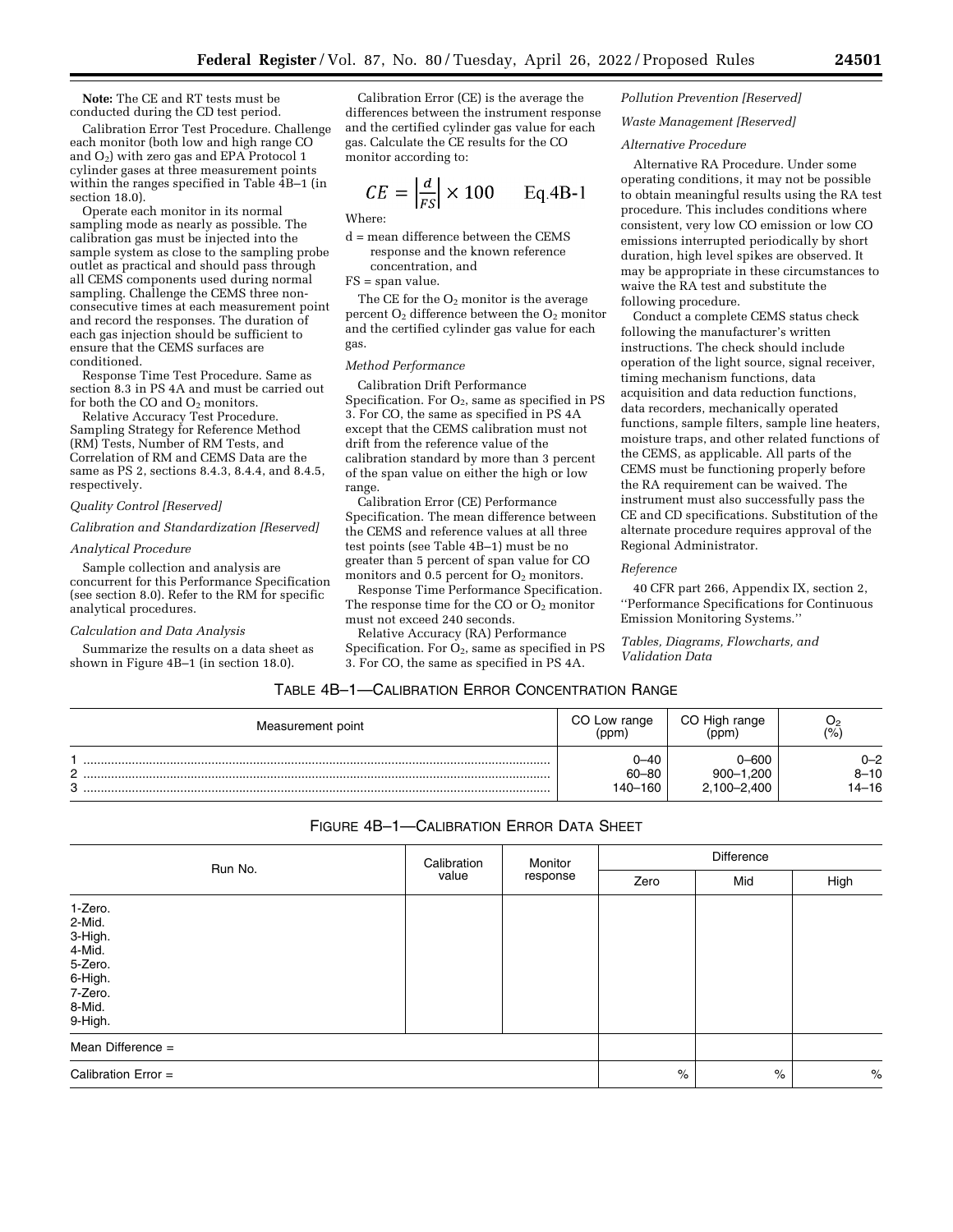# \* \* \* \* \*

### **Performance Specification 6—Specifications and Test Procedures for Continuous Emission Rate Monitoring Systems in Stationary Sources**

\* \* \* \* \*

13.2 CERMS Relative Accuracy. Calculate the CERMS Relative Accuracy (RA) expressed as a percentage using Eq. 2–6 of section 12 of Performance Specification 2. The RA of the CERMS shall be no greater than 20.0 percent in terms of the units of the emission standard. If the average emissions for the test are less than 50 percent of the applicable emission standard, substitute the applicable emission standard value in the denominator of Eq. 2–6 in place of the average RM value; in this case, the RA of the CERMS shall be no greater than 10.0 percent consistent with section 13.2 of Performance Specification 2.

## **Performance Specification 12A— Specifications and Test Procedures for Total Vapor Phase Mercury Continuous Emission Monitoring Systems in Stationary Sources**

\* \* \* \* \*

\* \* \* \* \* 8.4.2 Reference Methods (RM). Unless otherwise specified in an applicable subpart of the regulations, use Method 29, Method 30A, or Method 30B in appendix A–8 to this part or ASTM D6784 (IBR, see  $\S 60.17$ ) as the RM for Hg concentration. For Method 29 and ASTM D6784 only, the filterable portion of the sample need not be included when making comparisons to the CEMS results.

When Method 29, Method 30B, or ASTM D6784–16 is used, conduct the RM test runs with paired or duplicate sampling systems and use the average of the vapor phase Hg concentrations measured by the two trains. When Method 30A is used, paired sampling systems are not required. If the RM and CEMS measure on a different moisture basis, data derived with Method 4 in appendix A– 3 to this part must also be obtained during the RA test.

\* \* \* \* \*

8.4.4 Number and Length of RM Test Runs. Conduct a minimum of nine RM test runs. When Method 29, Method 30B, or ASTM D6784 is used, only test runs for which the paired RM trains meet the relative deviation criteria (RD) of this PS must be used in the RA calculations. In addition, for Method 29 and ASTM D6784, use a minimum sample time of 2 hours and for Methods 30A and 30B use a minimum sample time of 30 minutes.

\* \* \* \* \* 8.4.5 Correlation of RM and CEMS Data. Correlate the CEMS and the RM test data as to the time and duration by first determining from the CEMS final output (the one used for reporting) the integrated average pollutant concentration for each RM test period. Consider system response time, if important, and confirm that the results are on a consistent moisture basis with the RM test. Then, compare each integrated CEMS value against the corresponding RM value. When Method 29, Method 30B, or ASTM D6784 is used, compare each CEMS value against the

corresponding average of the paired RM values.

\* \* \* \* \*

8.4.6.1 When Method 29, Method 30B, or ASTM D6784 is used, outliers are identified through the determination of relative deviation (RD) of the paired RM tests. Data that do not meet the RD criteria must be flagged as a data quality problem and may not be used in the calculation of RA. The primary reason for performing paired RM sampling is to ensure the quality of the RM data. The percent RD of paired data is the parameter used to quantify data quality. Determine RD for paired data points as follows: Where: Ca and Cb are the Hg concentration values determined from the paired samples.

\* \* \* \* \*

13.3 Relative Accuracy (RA). The RA of the CEMS must be no greater than 20 percent of the mean value of the RM test data in terms of units of µg/scm. Alternatively, if the mean RM is less than 2.5 µg/scm, the results are acceptable if the absolute value of the difference between the mean RM and CEMS values added to the absolute value of the confidence coefficient from Equation 12A–7 does not exceed 0.5 µg/scm.

\* \* \* \* \* 17.5 ASTM D6784–16, ''Standard Test Method for Elemental, Oxidized, Particle-Bound and Total Mercury in Flue Gas Generated from Coal-Fired Stationary Sources (Ontario Hydro Method).''

\* \* \* \* \*

| Run<br>No.                                                              | Date | Begin time | End time | RM value<br>$(\mu$ g/m <sup>3</sup> ) | <b>CEMS</b> value<br>$(\mu g/m^3)$ | Difference<br>$(\mu g/m^3)$ | Run used?<br>(yes/no) | RD <sup>1</sup> |
|-------------------------------------------------------------------------|------|------------|----------|---------------------------------------|------------------------------------|-----------------------------|-----------------------|-----------------|
| 1.<br>2.<br>3.<br>4.<br>5.<br>6.<br>7.<br>8.<br>9.<br>10.<br>11.<br>12. |      |            |          |                                       |                                    |                             |                       |                 |
| Average Values                                                          |      |            |          |                                       |                                    |                             |                       |                 |

Arithmetic Mean Difference:

Standard Deviation: Confidence Coefficient: T-Value: % Relative Accuracy:  $(HM)_{avg} - (CEMS)_{avg}$ :

1 Calculate the RD only if paired samples are taken using RM 30B, RM 29, or ASTM D6784. Express RD as a percentage or, for very low RM concentrations ( $\leq$ 1.0 μg/m<sup>3</sup>), as the absolute difference between C<sub>a</sub> and C<sub>b</sub>.

\* \* \* \* \* **Performance Specification 16— Specifications and Test Procedures for Predictive Emission Monitoring Systems in Stationary Sources** 

\* \* \* \* \*

1.1 *Does this performance specification apply to me?* If you, the source owner or operator, intend to use (with any necessary approvals) a predictive emission monitoring system (PEMS) to show compliance with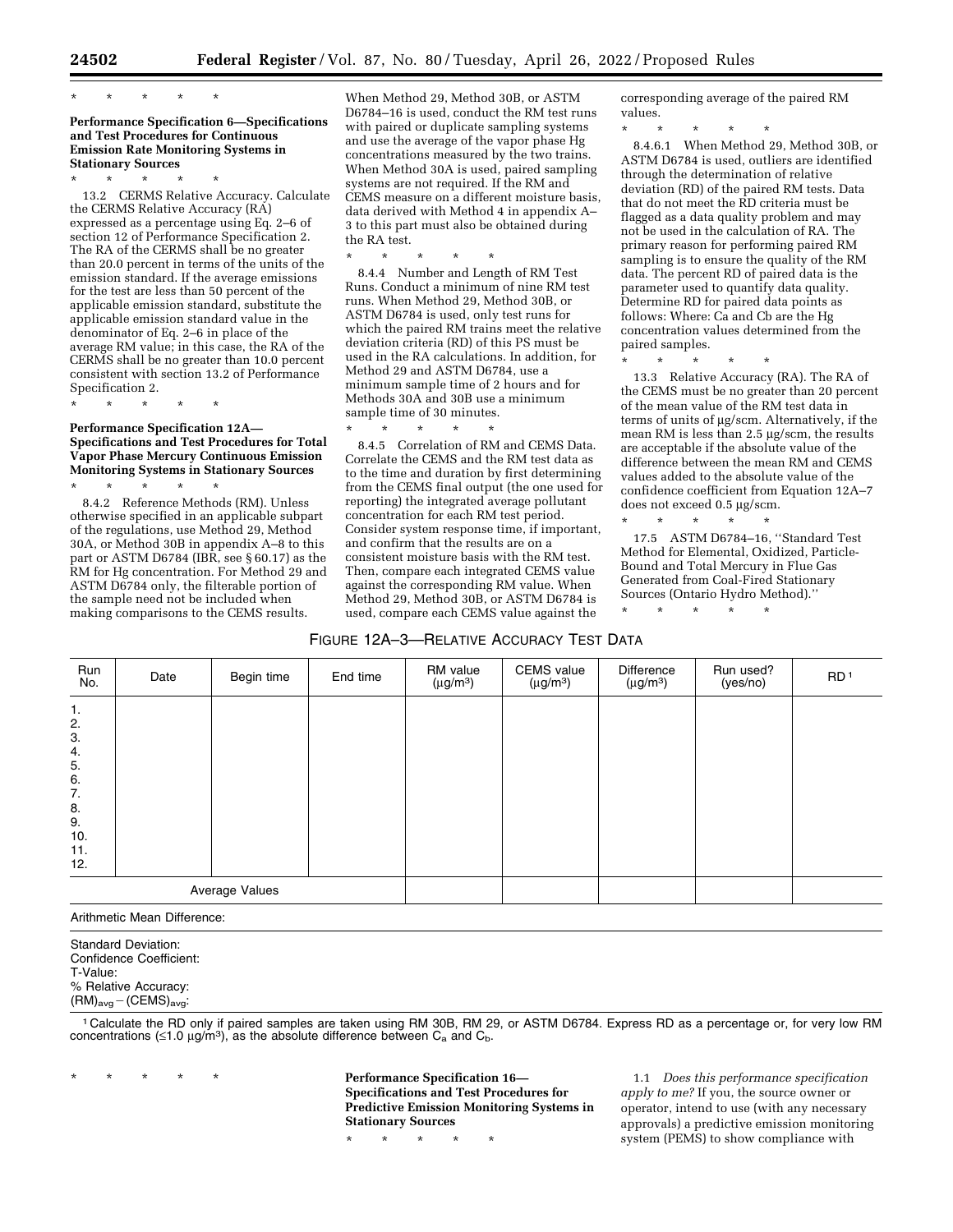your emission limitation under 40 CFR parts 60, 61, or 63, you must use the procedures in this performance specification (PS) to determine whether your PEMS is acceptable for use in demonstrating compliance with applicable requirements. Use these procedures to certify your PEMS after initial installation and periodically thereafter to ensure the PEMS is operating properly. If your PEMS contains a diluent  $(O_2$  or  $CO_2$ ) measuring component, the diluent

component must be tested as well. These specifications apply to PEMS that are installed under 40 CFR parts 60, 61, and 63 after the effective date of this performance specification.

\* \* \* \* \*

3.11 *Relative Accuracy Audit (RAA)*  means a quarterly audit of the PEMS against a portable analyzer meeting the requirements of ASTM D6522–00 or a RM for a specified

## ONGOING QUALITY ASSURANCE TESTS

number of runs. A RM may be used in place of the portable analyzer for the RAA.

3.12 *Relative Accuracy Test Audit*  (RATA) means a RA test that is performed at least once every four calendar quarters after the initial certification test. The RATA shall be conducted as described in section 8.2.

\* \* \* \* \*

9.1 QA/QC Summary. Conduct the applicable ongoing tests listed below.

| Test     | <b>PEMS</b><br>regulatory<br>purpose | Acceptability                                                                                         | Frequency                                                                                                                                                                                                                                                                              |
|----------|--------------------------------------|-------------------------------------------------------------------------------------------------------|----------------------------------------------------------------------------------------------------------------------------------------------------------------------------------------------------------------------------------------------------------------------------------------|
| tional). |                                      | All    Same as for RA in Sec. 13.5   <br>Sensor Evaluation Alert Test (op-   All    See Section 6.1.8 | Daily.<br>Each quarter except quarter when RATA performed.<br>  All   Same as for RA in Sec. 13.1 $\ldots$   Yearly in quarter when RAA not performed.<br>Bias test passed (no correction factor needed).<br>Optional after initial and subsequent RATAs.<br>After each PEMS training. |

\* \* \* \* \* 9.4 Yearly Relative Accuracy Test Audit. Perform a minimum 9-run RATA as specified by section 8.2 on a yearly basis in the quarter that the RAA is not performed.

\* \* \* \* \* 12.3.2 F-test. Conduct an F-test for each of the three RA data sets collected at different test levels. Calculate the variances of the PEMS and the RM using Equation 16–6.

$$
S^2 = \frac{\sum_{i=1}^{n} (e_i - e_m)^2}{n-1} \qquad Eq. 16-6
$$

Determine if the variance of the PEMS data is significantly different from that of the RM data at each level by calculating the F-value using Equation 16–7.

$$
F = \frac{S^2 \text{ PEMS}}{S^2 \text{ RM}} \qquad \text{Eq. 16-7}
$$

Compare the calculated F-value with the critical value of F at the 95 percent confidence level with n–1 degrees of freedom. The critical value is obtained from Table 16–2 or a similar table for Fdistribution. If the calculated F-value is greater than the critical value at any level, your proposed PEMS is unacceptable.

\* \* \* \* \*

13.1 PEMS Relative Accuracy. The RA, calculated in units of the emission standard, must not exceed 10 percent if the PEMS measurements are greater than 100 ppm or 0.2 lbs/mm Btu. The RA must not exceed 20 percent if the PEMS measurements are between 100 ppm (or 0.2 lb/mm Btu) and 10 ppm (or 0.02 lb/mm Btu). For measurements below 10 ppm (or 0.02 lb/mm Btu), the absolute mean difference between the PEMS measurements and the RM measurements must not exceed 2 ppm (or 0.01 lb/mm Btu). For diluent only PEMS, an alternative criterion of ±1 percent absolute difference

between the PEMS and RM may be used if less stringent.

\* \* \* \* \* 13.5 Relative Accuracy Audits (RAA). The average of the three portable analyzer or RM determinations must not differ from the simultaneous PEMS average value by more than 10 percent of the analyzer or RM for concentrations greater than 100 ppm (or 0.2 lb/mm Btu) or 20 percent for concentrations between 100 ppm (or 0.2 lb/mm Btu) and 20 ppm (or 0.04  $\overline{\text{lb}}$ /mm Btu), or the test is failed. For measurements at 20 ppm (or 0.04 lb/mm Btu) or less, this difference must not exceed 2 ppm (or 0.01 lb/mm Btu) for a pollutant PEMS. For diluent PEMS, the difference must not exceed 1 percent.

\* \* \* \* \* ■ 19. Amend Appendix F to part 60 by: ■ a. In Procedure 1, by revising sections

4.1, 5.2.3, and 6.2; and ■ b. In Procedure 5, by revising sections

2.5, 4.0, adding section 4.4, and revising section 5.1.3.

The revisions and addition read as follows:

## **Appendix F to Part 60—Quality Assurance Procedures**

#### **Procedure 1—Quality Assurance Requirements for Gas Continuous Emission Monitoring Systems Used for Compliance Determination**

\* \* \* \* \* 4.1 CD Requirement. As described in 40 CFR 60.13(d), source owners and operators of CEMS must check, record, and quantify the CD at two concentration values at least once daily (approximately 24 hours) in accordance with the method prescribed by the manufacturer. When using reference gases, introduce the reference gas prior to any sample conditioning or filtration equipment and ensure that it passes through all filters, scrubbers, conditioners, and other monitor components used during normal sampling. The reference gas must pass through as much

of the sampling probe as practical. The CEMS calibration must, as minimum, be adjusted whenever the daily zero (or low-level) CD or the daily high-level CD exceeds two times the limits of the applicable PS's in appendix B of this regulation.

- \* \* \* \* \*
- 5.2.3  $* * * *$
- $(1)$  \* \* \*

(2) For the CGA, for pollutant monitors, the audit inaccuracy must be ±15 percent of the average audit value as calculated using Equation 1–1 or the difference between the average CEMS response and the average audit value must be less than one of the following:

| Analyzer span        | <b>Alternative CGA</b><br>criteria<br>(ppm) |
|----------------------|---------------------------------------------|
|                      | $+5$                                        |
| >20 ppm, but ≤50 ppm | $+3$                                        |
|                      | $+2$                                        |

For diluent monitors, ±15 percent of the average audit value.

(3) For the RAA,  $\pm 15$  percent of the threerun average or ±7.5 percent of the applicable standard, whichever is greater.

\* \* \* \* \* 6.2 RAA Accuracy Calculation. Use Equation 1–1 to calculate the accuracy for the RAA. The RAA must be calculated in the units of the applicable emission standard. \* \* \* \* \*

**Procedure 5—Quality Assurance Requirements for Vapor Phase Mercury Continuous Emissions Monitoring Systems and Sorbent Trap Monitoring Systems Used for Compliance Determination at Stationary Sources** 

\* \* \* \* \* 2.5 Calibration Drift (CD) means the absolute value of the difference between the CEMS output response and either the upscale elemental Hg reference gas or the zero-level elemental Hg reference gas, expressed as a percentage of the span value, when the entire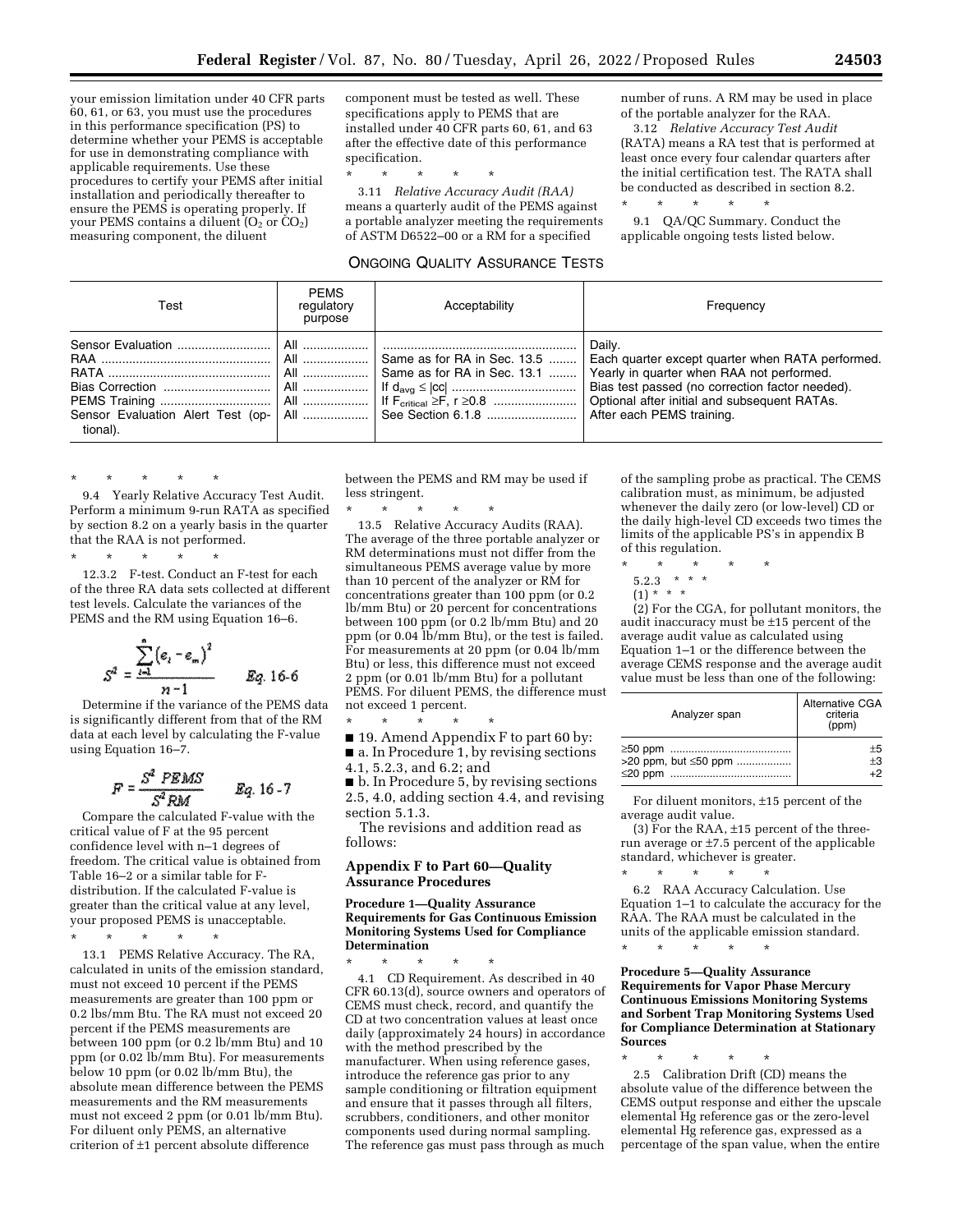CEMS, including the sampling interface, is challenged after a stated period of operation during which no unscheduled maintenance, repair, or adjustment took place.

*4.0 Calibration Drift (CD) Assessment and Weekly System Integrity Check* 

\* \* \* \* \*

\* \* \* \* \* 4.4 Weekly System Integrity Check. At least once every 7 calendar days, using the procedure described in section 8.3.3 of Performance Specification 12A in appendix B to this part, source owners and operators of Hg CEMS must use a single mid- or highlevel oxidized Hg (mercuric chloride,  $HgCl<sub>2</sub>$ ) reference gas to assess transport and measurement of oxidized mercury. The absolute value of the difference between the Hg CEMS output response and the reference gas value, as a percentage of span, must not be greater than 10.0 percent.

\* \* \* \* \* 5.1.3 Relative Accuracy Audit (RAA). As an alternative to the QGA, a RAA may be conducted in three of four calendar quarters, but in no more than three quarters in succession. To conduct a RAA, follow the RATA test procedures in section 8.5 of PS 12A in appendix B to this part, except that only three test runs are required. Calculate the relative accuracy according to Equation 1–1 of Procedure 1 of this appendix.

\* \* \* \* \*

## **PART 63—NATIONAL EMISSION STANDARDS FOR HAZARDOUS AIR POLLUTANTS FOR SOURCE CATEGORIES**

■ 20. The authority citation for part 63 continues to read as follows:

**Authority:** 42 U.S.C. 7401 *et seq.* 

#### ■ 21. In § 63.14:

■ a. Revise paragraph (a);

■ b. Redesignate paragraphs (d) through (t) as paragraphs (e) through (u); ■ c. Add new paragraph (d);

■ d. Revise newly redesignated

paragraph (i)(102); ■ e. Redesignate newly redesignated paragraphs (i)(103) through (116) as paragraphs (i)(104) through (117); and

■ f. Add new paragraph (i)(103).

The revisions and addition read as follows:

## **§ 63.14 Incorporation by reference.**

(a) The materials listed in this section are incorporated by reference into this part with the approval of the Director of the Federal Register under 5 U.S.C. 552(a) and 1 CFR part 51. To enforce any edition other than that specified in this section, EPA must publish a document in the **Federal Register** and the material must be available to the public. All approved materials are available for inspection at the EPA and the National Archives and Records Administration (NARA). Contact EPA

at: Air and Radiation Docket and Information Center (Air Docket) in the EPA Docket Center (EPA/DC) at Rm. 3334, EPA West Bldg., 1301 Constitution Ave. NW, Washington, DC. The EPA/DC Public Reading Room hours of operation are 8:30 a.m. to 4:30 p.m., Monday through Friday, excluding legal holidays. The telephone number of the EPA/DC Public Reading Room is (202) 566–1744, and the telephone number for the Air Docket is (202) 566– 1742. For information on the availability of this material at NARA, email *[fr.inspection@nara.gov](mailto:fr.inspection@nara.gov)* or go to *[www.archives.gov/federal-register/cfr/](http://www.archives.gov/federal-register/cfr/ibr-locations.html)  [ibr-locations.html.](http://www.archives.gov/federal-register/cfr/ibr-locations.html)* The material may be obtained from the source(s) in the following paragraph(s) of this section.

\* \* \* \* \* (d) American Public Health Association, 1015 15th Street NW, Washington, DC 20005; phone: (844) 232–3707; email: *[standardmethods@](mailto:standardmethods@subscritpionoffice.com) [subscritpionoffice.com](mailto:standardmethods@subscritpionoffice.com)*; website: *[www.standardmethods.org.](http://www.standardmethods.org)* Standard Methods (Online) For the Examination of Water and Wastewater:

(1) 5210B (Method 5210B); Biochemical Oxygen Demand (BOD), 2019; IBR approved for § 63.457(c). (2) [Reserved]

\* \* \* \* \*

 $(i) * * * *$ 

(102) ASTM D6784–02 (Reapproved 2008), Standard Test Method for Elemental, Oxidized, Particle-Bound and Total Mercury in Flue Gas Generated from Coal-Fired Stationary Sources (Ontario Hydro Method), Approved April 1, 2008; IBR approved for §§ 63.2465(d); 63.11646(a); 63.11647(a) and (d); tables 1, 2, 5, 11, 12t, and 13 to subpart DDDDD; tables 4 and 5 to subpart JJJJJ; tables 4 and 6 to subpart KKKKK; table 4 to subpart JJJJJJ.

(103) ASTM D6784–16, Standard Test Method for Elemental, Oxidized, Particle-Bound and Total Mercury in Flue Gas Generated from Coal-Fired Stationary Sources (Ontario Hydro Method), 2016; IBR approved for table 5 to subpart UUUUU appendix A to subpart UUUUU.

\* \* \* \* \*

### **Subpart S—National Emission Standards for Hazardous Air Pollutants from the Pulp and Paper Industry**

■ 22. In § 63.457, revise paragraph  $(c)(4)$ to read as follows:

## **§ 63.457 Test methods and procedures.**

\* \* \* \* \* (c) \* \* \*

(4) To determine soluble  $BOD<sub>5</sub>$  in the effluent stream from an open biological treatment unit used to comply with

§§ 63.446(e)(2) and 63.453(j), the owner or operator shall use Method 5210B (IBR, see § 63.14) with the following modifications:

(i) Filter the sample through the filter paper, into an Erlenmeyer flask by applying a vacuum to the flask sidearm. Minimize the time for which vacuum is applied to prevent stripping of volatile organics from the sample. Replace filter paper as often as needed in order to maintain filter times of less than approximately 30 seconds per filter paper. No rinsing of sample container or filter bowl into the Erlenmeyer flask is allowed.

(ii) Perform Method 5210B on the filtrate obtained in paragraph (c)(4) of this section. Dilution water shall be seeded with 1 milliliter of final effluent per liter of dilution water. Dilution ratios may require adjustment to reflect the lower oxygen demand of the filtered sample in comparison to the total BOD<sub>5</sub>. Three BOD bottles and different dilutions shall be used for each sample.

\* \* \* \* \*

### **Subpart EEE—National Emission Standards for Hazardous Air Pollutants From Hazardous Waste Combustors**

■ 23. In Appendix to Subpart EEE of part 63 revise section 5, remove section 5.3 and redesignate section 5.4 as new section 5.3. to read as follows:

## **Appendix to Subpart EEE of Part 63— Quality Assurance Procedures for Continuous Emissions Monitors Used for Hazardous Waste Combustors**

\* \* \* \* \*

5. Performance Evaluation for  $CO$ ,  $O<sub>2</sub>$ , and HC CEMS

Carbon Monoxide (CO), Oxygen  $(O_2)$ , and Hydrocarbon (HC) CEMS. An Absolute Calibration Audit (ACA) must be conducted quarterly, and a Relative Accuracy Test Audit (RATA) (if applicable, see sections 5.1 and 5.2) must be conducted yearly. When a performance test is also required under  $§$  63.1207 to document compliance with emission standards, the RATA must coincide with the performance test. The audits must be conducted as follows.

5.1 Relative Accuracy Test Audit (RATA). This requirement applies to  $O<sub>2</sub>$  and CO CEMS. The RATA must be conducted at least yearly. Conduct the RATA as described in the RA test procedure (or alternate procedures section) described in the applicable Performance Specifications. In addition, analyze the appropriate performance audit samples received from the EPA as described in the applicable sampling methods.

5.2 Absolute Calibration Audit (ACA). The ACA must be conducted at least quarterly except in a quarter when a RATA (if applicable, see section 5.1) is conducted instead. Conduct an ACA as described in the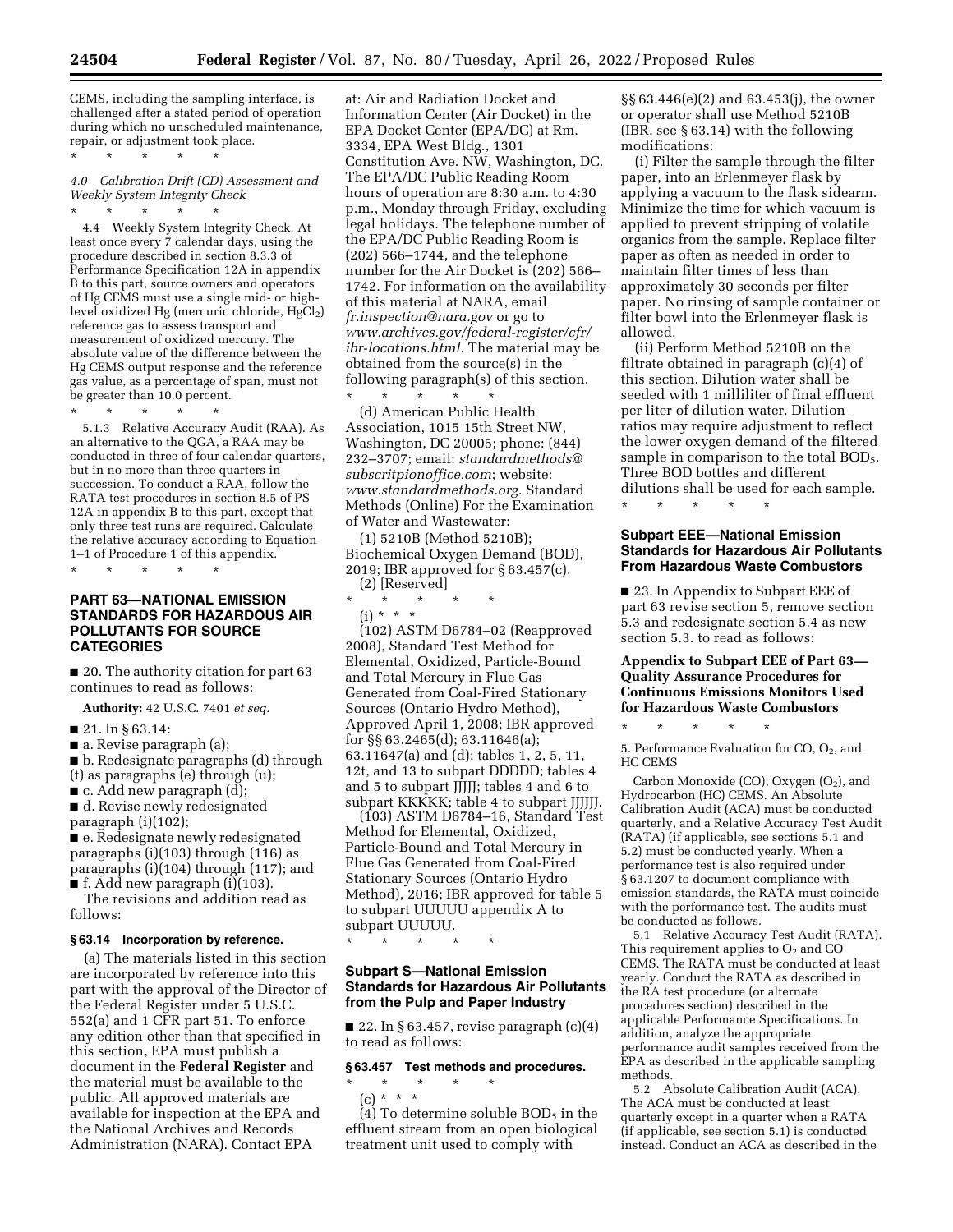calibration error (CE) test procedure described in the applicable Performance Specifications.

5.3 Excessive Audit Inaccuracy. If the RA from the RATA or the CE from the ACA exceeds the criteria in the applicable Performance Specifications, hazardous waste burning must cease immediately. Hazardous waste burning cannot resume until the owner or operator takes corrective measures and audit the CEMS with a RATA to document that the CEMS is operating within the specifications.

\* \* \* \* \*

## **Subpart JJJJ—National Emission Standards for Hazardous Air Pollutants: Paper and Other Web Coating**

■ 24. In § 63.3360, revise paragraph (e)(1)(vi) introductory text to read as follows:

**§ 63.3360 What performance tests must I conduct?** 

\* \* \* \* \*

- (e) \* \* \*
- $(1) * * * *$

(vi) Method 25 or 25A of appendix A– 7 to 40 CFR part 60 must be used to determine total gaseous organic matter concentration. Use the same test method for both the inlet and outlet measurements which must be conducted simultaneously. You must submit notice of the intended test method to the Administrator for approval along with notification of the performance test required under § 63.7(b). You must use Method 25A if any of the conditions described in paragraphs (e)(1)(vi)(A) through (D) of this section apply to the control device.

\* \* \* \* \*

## **Subpart ZZZZ—National Emissions Standards for Hazardous Air Pollutants for Stationary Reciprocating Internal Combustion Engines**

■ 25. Revise Table 4 to subpart ZZZZ of part 63 to read as follows:

# **Table 4 to Subpart ZZZZ of Part 63— Requirements for Performance Tests**

As stated in §§ 63.6610, 63.6611, 63.6620, and 63.6640, you must comply with the following requirements for performance tests for stationary RICE:

| For each                               | Complying with the<br>requirement to     | You must                                                                                                                                             | Using $\ldots$                                                                                                                                          | According to the following requirements                                                                                                                                                                                                                                                                                                                                                                                                                                                                                                                                                                                                                                                                                                            |
|----------------------------------------|------------------------------------------|------------------------------------------------------------------------------------------------------------------------------------------------------|---------------------------------------------------------------------------------------------------------------------------------------------------------|----------------------------------------------------------------------------------------------------------------------------------------------------------------------------------------------------------------------------------------------------------------------------------------------------------------------------------------------------------------------------------------------------------------------------------------------------------------------------------------------------------------------------------------------------------------------------------------------------------------------------------------------------------------------------------------------------------------------------------------------------|
| 2SLB, 4SLB, and CI<br>stationary RICE. | Reduce CO emissions                      | Select the sampling port location<br>and the number/location of tra-<br>verse points at the inlet and<br>outlet of the control device;<br>and.       |                                                                                                                                                         | For CO, $O_2$ , and moisture measurement,<br>ducts ≤6 inches in diameter may be sam-<br>pled at a single point located at the duct<br>centroid and ducts >6 and ≤12 inches in<br>diameter may be sampled at 3 traverse<br>points located at 16.7, 50.0, and 83.3% of<br>the measurement line ('3-point long line').<br>If the duct is >12 inches in diameter and<br>the sampling port location meets the two<br>and half-diameter criterion of section<br>11.1.1 of Method 1 of 40 CFR part 60, ap-<br>pendix A-1, the duct may be sampled at<br>'3-point long line'; otherwise, conduct the<br>stratification testing and select sampling<br>points according to section 8.1.2 of Meth-<br>od 7E of 40 CFR part 60, appendix A-4.                 |
|                                        |                                          | Measure the $O2$ at the inlet and<br>outlet of the control device;<br>and.                                                                           | Method 3 or 3A or 3B of 40 CFR<br>part 60, appendix A-2, or<br>ASTM D6522-00 (Reapproved<br>$2005)_{abc}$ (heated probe not<br>necessary).              | Measurements to determine $O2$ must be<br>made at the same time as the measure-<br>ments for CO concentration.                                                                                                                                                                                                                                                                                                                                                                                                                                                                                                                                                                                                                                     |
|                                        |                                          | Measure the CO at the inlet and<br>the outlet of the control device;<br>and.                                                                         | ASTM D6522-00 (Reapproved<br>$2005)$ <sub>abc</sub> (heated probe not<br>necessary) or Method 10 of 40<br>CFR part 60, appendix A-4.                    | The CO concentration must be at 15 per-<br>cent $O_2$ , dry basis.                                                                                                                                                                                                                                                                                                                                                                                                                                                                                                                                                                                                                                                                                 |
|                                        |                                          | Measure moisture content at the<br>inlet and outlet of the control<br>device as needed to determine<br>CO and $O2$ concentrations on<br>a dry basis. | Method 4 of 40 CFR part 60, ap-<br>pendix A-3, or Method 320 of<br>40 CFR part 63, appendix A,<br>or ASTM D 6348-03b.                                   | Measurements to determine moisture con-<br>tent must be made at the same time and<br>location as the measurements for CO<br>concentration.                                                                                                                                                                                                                                                                                                                                                                                                                                                                                                                                                                                                         |
| 4SRB stationary RICE                   | Reduce formaldehyde<br>or THC emissions. | Select the sampling port location<br>and the number/location of tra-<br>verse points at the inlet and<br>outlet of the control device;<br>and.       |                                                                                                                                                         | For formaldehyde, THC, $O_2$ , and moisture<br>measurement, ducts ≤6 inches in diame-<br>ter may be sampled at a single point lo-<br>cated at the duct centroid and ducts >6<br>and ≤12 inches in diameter may be sam-<br>pled at 3 traverse points located at 16.7,<br>50.0, and 83.3% of the measurement line<br>('3-point long line'). If the duct is >12<br>inches in diameter and the sampling port<br>location meets the two and half-diameter<br>criterion of section 11.1.1 of Method 1 of<br>40 CFR part 60, appendix A, the duct<br>may be sampled at '3-point long line'; oth-<br>erwise, conduct the stratification testing<br>and select sampling points according to<br>section 8.1.2 of Method 7E of 40 CFR<br>part 60, appendix A. |
|                                        |                                          | Measure $O2$ at the inlet and out-<br>let of the control device; and.                                                                                | Method 3 or 3A or 3B of 40 CFR<br>part 60, appendix A-2, or<br>ASTM Method D6522-00 (Re-<br>approved 2005) $_{\rm ab}$ (heated<br>probe not necessary). | Measurements to determine $O2$ concentra-<br>tion must be made at the same time as<br>the measurements for formaldehyde or<br>THC concentration.                                                                                                                                                                                                                                                                                                                                                                                                                                                                                                                                                                                                   |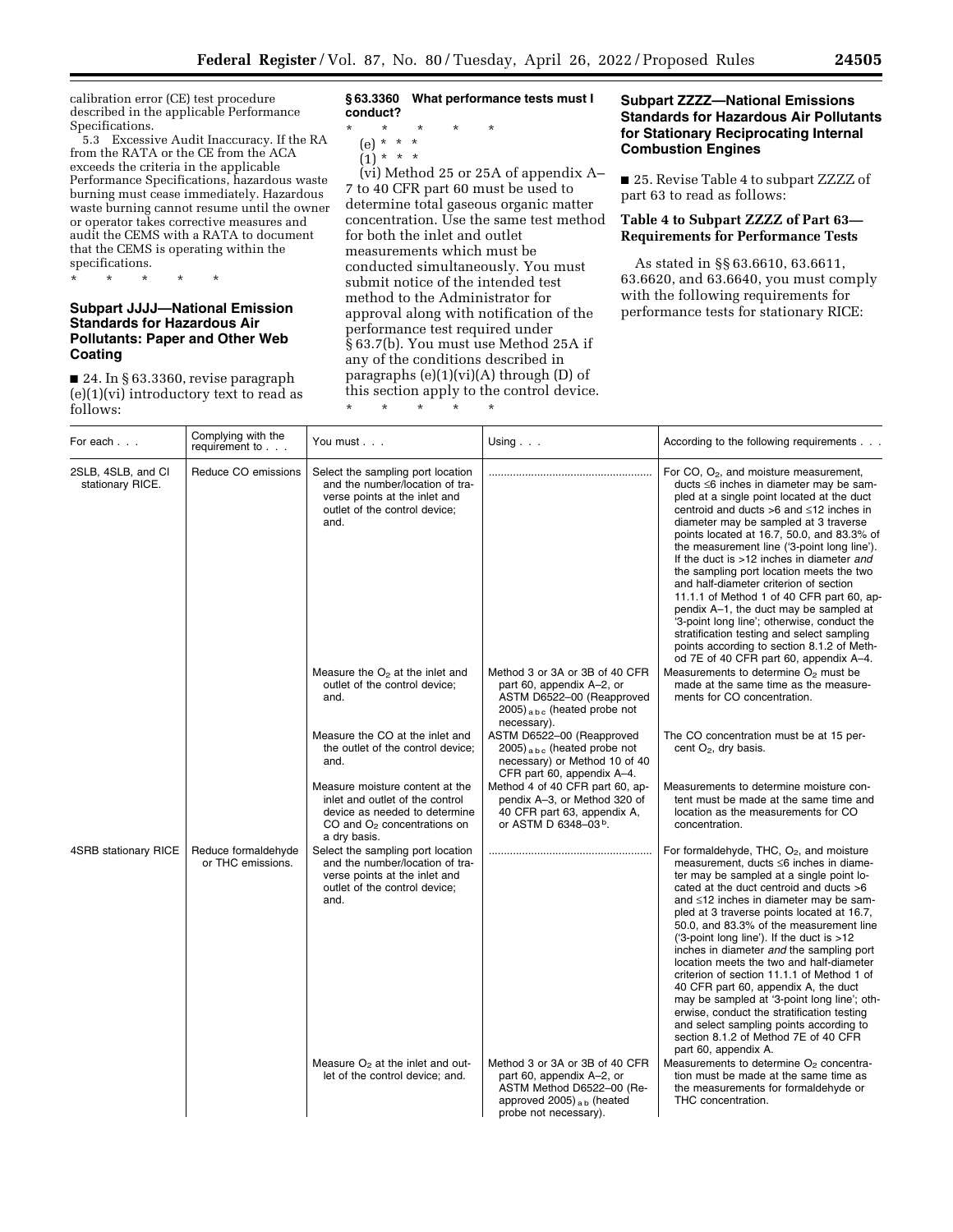| For each        | Complying with the<br>requirement to                                                            | You must                                                                                                                                                                                                  | Using $\ldots$                                                                                                                                                                                                                                          | According to the following requirements                                                                                                                                                                                                                                                                                                                                                                                                                                                                                                                                                                                                                                                                                                                                                                                                                            |
|-----------------|-------------------------------------------------------------------------------------------------|-----------------------------------------------------------------------------------------------------------------------------------------------------------------------------------------------------------|---------------------------------------------------------------------------------------------------------------------------------------------------------------------------------------------------------------------------------------------------------|--------------------------------------------------------------------------------------------------------------------------------------------------------------------------------------------------------------------------------------------------------------------------------------------------------------------------------------------------------------------------------------------------------------------------------------------------------------------------------------------------------------------------------------------------------------------------------------------------------------------------------------------------------------------------------------------------------------------------------------------------------------------------------------------------------------------------------------------------------------------|
|                 |                                                                                                 | Measure moisture content at the<br>inlet and outlet of the control<br>device as needed to determine<br>formaldehyde or THC and O <sub>2</sub><br>concentrations on a dry basis;<br>and.                   | Method 4 of 40 CFR part 60, ap-<br>pendix A-3, or Method 320 of<br>40 CFR part 63, appendix A,<br>or ASTM D 6348-03b.                                                                                                                                   | Measurements to determine moisture con-<br>tent must be made at the same time and<br>location as the measurements for form-<br>aldehyde or THC concentration.                                                                                                                                                                                                                                                                                                                                                                                                                                                                                                                                                                                                                                                                                                      |
|                 |                                                                                                 | If demonstrating compliance with<br>the formaldehyde percent re-<br>duction requirement, measure<br>formaldehyde at the inlet and<br>the outlet of the control device.                                    | Method 320 or 323 of 40 CFR<br>part 63, appendix A; or ASTM<br>D6348-03, <sup>b</sup> provided in ASTM<br>D6348-03 Annex A5 (Analyte<br>Spiking Technique), the per-<br>cent R must be greater than or<br>equal to 70 and less than or<br>equal to 130. | Formaldehyde concentration must be at 15<br>percent $O_2$ , dry basis. Results of this test<br>consist of the average of the three 1-hour<br>or longer runs.                                                                                                                                                                                                                                                                                                                                                                                                                                                                                                                                                                                                                                                                                                       |
|                 |                                                                                                 | If demonstrating compliance with<br>the THC percent reduction re-<br>quirement, measure THC at<br>the inlet and the outlet of the<br>control device.                                                      | (1) Method 25A, reported as pro-<br>pane, of 40 CFR part 60, ap-<br>pendix A-7.                                                                                                                                                                         | THC concentration must be at 15 percent<br>$O2$ , dry basis. Results of this test consist<br>of the average of the three 1-hour or<br>longer runs.                                                                                                                                                                                                                                                                                                                                                                                                                                                                                                                                                                                                                                                                                                                 |
| Stationary RICE | Limit the concentra-<br>tion of formalde-<br>hyde or CO in the<br>stationary RICE ex-<br>haust. | Select the sampling port location<br>and the number/location of tra-<br>verse points at the exhaust of<br>the stationary RICE; and.                                                                       |                                                                                                                                                                                                                                                         | For formaldehyde, $CO$ , $O_2$ , and moisture<br>measurement, ducts ≤6 inches in diame-<br>ter may be sampled at a single point lo-<br>cated at the duct centroid and ducts $>6$<br>and ≤12 inches in diameter may be sam-<br>pled at 3 traverse points located at 16.7,<br>50.0, and 83.3% of the measurement line<br>('3-point long line'). If the duct is $>12$<br>inches in diameter and the sampling port<br>location meets the two and half-diameter<br>criterion of section 11.1.1 of Method 1 of<br>40 CFR part 60, appendix A, the duct<br>may be sampled at '3-point long line'; oth-<br>erwise, conduct the stratification testing<br>and select sampling points according to<br>section 8.1.2 of Method 7E of 40 CFR<br>part 60, appendix A. If using a control de-<br>vice, the sampling site must be located at<br>the outlet of the control device. |
|                 |                                                                                                 | Determine the $O2$ concentration<br>of the stationary RICE exhaust<br>at the sampling port location;<br>and.                                                                                              | Method 3 or 3A or 3B of 40 CFR<br>part 60, appendix A-2, or<br>ASTM Method D6522-00 (Re-<br>approved 2005) $_{\rm ab}$ (heated<br>probe not necessary).                                                                                                 | Measurements to determine O <sub>2</sub> concentra-<br>tion must be made at the same time and<br>location as the measurements for form-<br>aldehyde or CO concentration.                                                                                                                                                                                                                                                                                                                                                                                                                                                                                                                                                                                                                                                                                           |
|                 |                                                                                                 | Measure moisture content of the<br>stationary RICE exhaust at the<br>sampling port location as<br>needed to determine formalde-<br>hyde or CO and O <sub>2</sub> concentra-<br>tions on a dry basis; and. | Method 4 of 40 CFR part 60, ap-<br>pendix A-3, or Method 320 of<br>40 CFR part 63, appendix A,<br>or ASTM D 6348-03b.                                                                                                                                   | Measurements to determine moisture con-<br>tent must be made at the same time and<br>location as the measurements for form-<br>aldehyde or CO concentration.                                                                                                                                                                                                                                                                                                                                                                                                                                                                                                                                                                                                                                                                                                       |
|                 |                                                                                                 | Measure formaldehyde at the ex-<br>haust of the stationary RICE;<br>or.                                                                                                                                   | Method 320 or 323 of 40 CFR<br>part 63, appendix A; or ASTM<br>D6348-03, <sup>b</sup> provided in ASTM<br>D6348-03 Annex A5 (Analyte<br>Spiking Technique), the per-<br>cent R must be greater than or<br>equal to 70 and less than or<br>equal to 130. | Formaldehyde concentration must be at 15<br>percent $O_2$ , dry basis. Results of this test<br>consist of the average of the three 1-hour<br>or longer runs.                                                                                                                                                                                                                                                                                                                                                                                                                                                                                                                                                                                                                                                                                                       |
|                 |                                                                                                 | Measure CO at the exhaust of<br>the stationary RICE.                                                                                                                                                      | Method 10 of 40 CFR part 60,<br>appendix A-4, ASTM Method<br>D6522-00 (2005), <sub>a b</sub> Method<br>320 of 40 CFR part 63, appen-<br>dix A, or ASTM D6348-03b.                                                                                       | CO concentration must be at 15 percent $O_2$ ,<br>dry basis. Results of this test consist of<br>the average of the three 1-hour or longer<br>runs.                                                                                                                                                                                                                                                                                                                                                                                                                                                                                                                                                                                                                                                                                                                 |

aYou may also use Methods 3A and 10 as options to ASTM–D6522–00 (2005).

b You may obtain a copy of the standard from at least one of the following addresses: ASTM International, 100 Barr Harbor Drive, West Conshohocken, PA 19428–<br>2959, or University Microfilms International, 300 North Zeeb R

# **Subpart PPPPP—National Emission Standards for Hazardous Air Pollutants for Engine Test Cells/Stands**

■ 26. In § 63.9306, revise paragraph  $(d)(2)(iv)$  to read as follows:

### **§ 63.9306 What are my continuous parameter monitoring system (CPMS) installation, operation, and maintenance requirements?**

\* \* \* \* \*

(d) \* \* \*  $(2) * * * *$ 

(iv) Using a pressure sensor with measurement sensitivity of 0.002 inch water, check gauge calibration quarterly and transducer calibration monthly.

■ 27. In § 63.9322, revise paragraph (a)(1) to read as follows:

\* \* \* \* \*

## **§ 63.9322 How do I determine the emission capture system efficiency?**

\* \* \* \* \*  $(a) * * * *$ 

(1) The capture system meets the criteria in Method 204 of appendix M to 40 CFR part 51 for a permanent total enclosure (PE) and directs all the exhaust gases from the enclosure to an add-on control device.

\* \* \* \* \*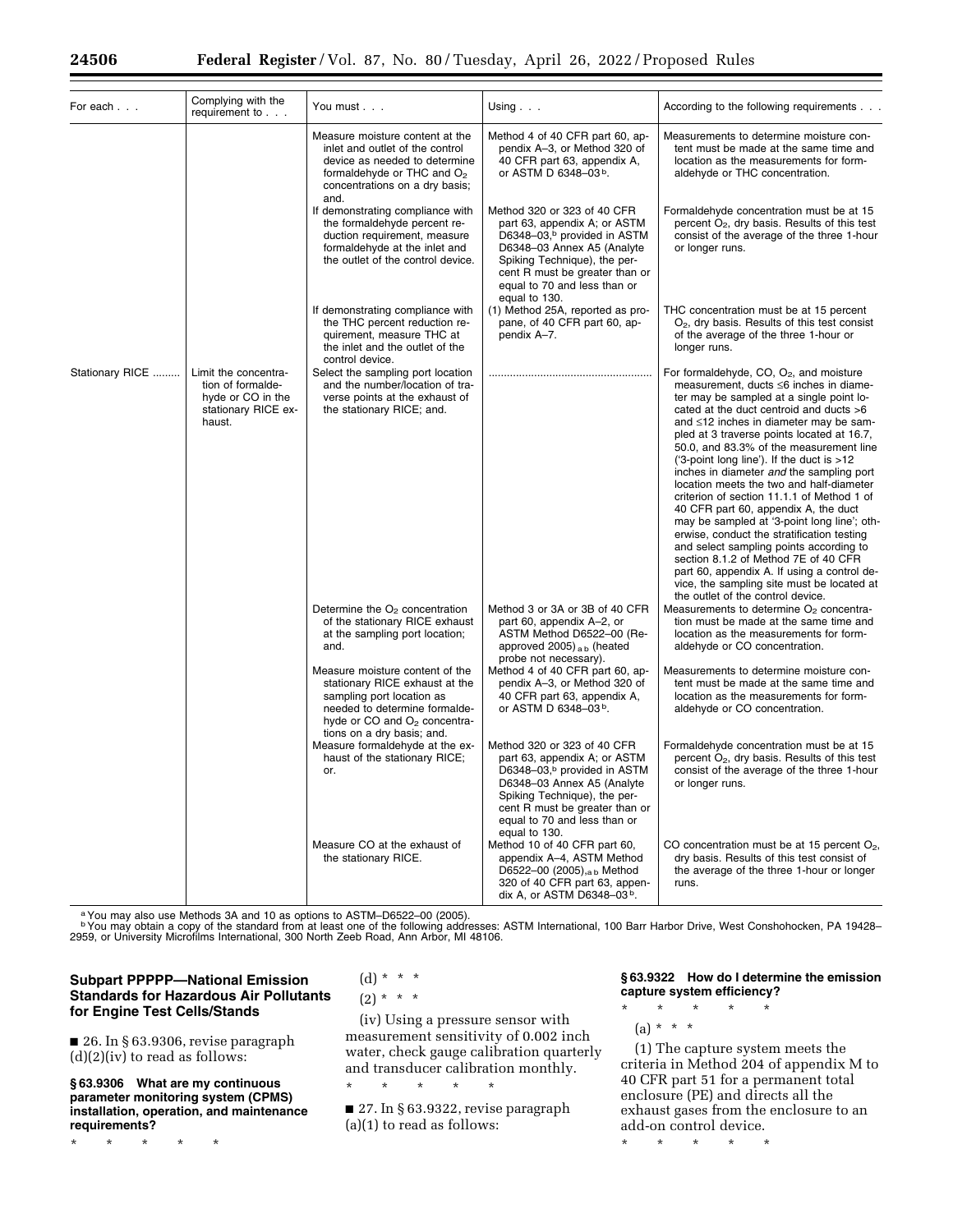## **Subpart UUUUU—National Emission Standards for Hazardous Air Pollutants: Coal- and Oil-Fired Electric Utility Steam Generating Units**

■ 28. Revise table 5 to subpart UUUUU of part 63 to read as follows:

# **Table 5 to Subpart UUUUU of Part 63— Performance Testing Requirements**

As stated in § 63.10007, you must comply with the following requirements for performance testing for existing, new or reconstructed affected sources:

**Note:** Regarding emissions data collected during periods of startup or shutdown, see §§ 63.10020(b) and (c) and 63.10021(h).

| To conduct a performance<br>test for the following pollutant | Using $\ldots$    | You must perform the following activities,<br>as applicable to your input- or output-<br>based emission limit                                                                                                                                                                                                                       | Using $\cdot$ $\cdot$ $\cdot$                                                                                                                                                                                                                                                                                                                                                                                                                                                                                                                                                                                                                                                                                                                                                                                                         |
|--------------------------------------------------------------|-------------------|-------------------------------------------------------------------------------------------------------------------------------------------------------------------------------------------------------------------------------------------------------------------------------------------------------------------------------------|---------------------------------------------------------------------------------------------------------------------------------------------------------------------------------------------------------------------------------------------------------------------------------------------------------------------------------------------------------------------------------------------------------------------------------------------------------------------------------------------------------------------------------------------------------------------------------------------------------------------------------------------------------------------------------------------------------------------------------------------------------------------------------------------------------------------------------------|
| 1. Filterable Particulate mat-<br>ter (PM).                  | Emissions Testing | a. Select sampling ports location and the<br>number of traverse points.<br>b. Determine velocity and volumetric flow-<br>rate of the stack gas.<br>c. Determine oxygen and carbon dioxide<br>concentrations of the stack gas.<br>d. Measure the moisture content of the<br>stack gas.<br>e. Measure the filterable PM concentration | Method 1 at appendix A–1 to part 60 of this chapter.<br>Method 2, 2A, 2C, 2F, 2G or 2H at appendix A-1 or A-2<br>to part 60 of this chapter.<br>Method 3A or 3B at appendix A-2 to part 60 of this<br>chapter, or ANSI/ASME PTC 19.10.2<br>Method 4 at appendix A-3 to part 60 of this chapter.<br>Methods 5 and 51 at appendix A-3 to part 60 of this<br>chapter. For positive pressure fabric filters, Method 5D<br>at appendix A-3 to part 60 of this chapter for filterable<br>PM emissions. Note that the Method 5 or 51 front half<br>temperature shall be $160^{\circ}$ ±14 °C (320° ±25 °F).                                                                                                                                                                                                                                  |
|                                                              | OR                | f. Convert emissions concentration to Ib/<br>MMBtu or Ib/MWh emissions rates.<br>OR                                                                                                                                                                                                                                                 | Method 19 F-factor methodology at appendix A-7 to part<br>60 of this chapter or calculate using mass emissions<br>rate and gross output data (see $\S 63.10007(e)$ ).                                                                                                                                                                                                                                                                                                                                                                                                                                                                                                                                                                                                                                                                 |
|                                                              | PM CEMS           | a. Install, certify, operate, and maintain the<br>PM CEMS.<br>b. Install, certify, operate, and maintain the<br>diluent gas, flow rate, and/or moisture                                                                                                                                                                             | Performance Specification 11 at appendix B to part 60 of<br>this chapter and Procedure 2 at appendix F to part 60<br>of this chapter.<br>Part 75 of this chapter and $\S 63.10010(a)$ , (b), (c), and<br>(d).                                                                                                                                                                                                                                                                                                                                                                                                                                                                                                                                                                                                                         |
|                                                              |                   | monitoring systems.<br>c. Convert hourly emissions concentrations<br>to 30 boiler operating day rolling aver-<br>age Ib/MMBtu or Ib/MWh emissions<br>rates.                                                                                                                                                                         | Method 19 F-factor methodology at appendix A-7 to part<br>60 of this chapter or calculate using mass emissions<br>rate and gross output data (see §63.10007(e)).                                                                                                                                                                                                                                                                                                                                                                                                                                                                                                                                                                                                                                                                      |
| 2. Total or individual non-Hg<br>HAP metals.                 | Emissions Testing | a. Select sampling ports location and the<br>number of traverse points.<br>b. Determine velocity and volumetric flow-<br>rate of the stack gas.<br>c. Determine oxygen and carbon dioxide<br>concentrations of the stack gas.<br>d. Measure the moisture content of the<br>stack gas.                                               | Method 1 at appendix A–1 to part 60 of this chapter.<br>Method 2, 2A, 2C, 2F, 2G or 2H at appendix A-1 or A-2<br>to part 60 of this chapter.<br>Method 3A or 3B at appendix A-2 to part 60 of this<br>chapter, or ANSI/ASME PTC 19.10.2<br>Method 4 at appendix A-3 to part 60 of this chapter.                                                                                                                                                                                                                                                                                                                                                                                                                                                                                                                                       |
|                                                              |                   | e. Measure the HAP metals emissions<br>concentrations and determine each indi-<br>vidual HAP metals emissions concentra-<br>tion, as well as the total filterable HAP<br>metals emissions concentration and total<br>HAP metals emissions concentration.                                                                            | Method 29 at appendix A–8 to part 60 of this chapter.<br>For liquid oil-fired units, Hg is included in HAP metals<br>and you may use Method 29, Method 30B at appendix<br>A-8 to part 60 of this chapter or ASTM D6784; <sup>2</sup> for<br>Method 29 or ASTM D 6784, you must report the front<br>half and back half results separately. When using<br>Method 29, report metals matrix spike and recovery<br>levels.                                                                                                                                                                                                                                                                                                                                                                                                                 |
| 3. Hydrogen chloride (HCI)                                   | Emissions Testing | f. Convert emissions concentrations (indi-<br>vidual HAP metals, total filterable HAP<br>metals, and total HAP metals) to lb/<br>MMB tu or Ib/MWh emissions rates.<br>a. Select sampling ports location and the                                                                                                                     | Method 19 F-factor methodology at appendix A-7 to part<br>60 of this chapter or calculate using mass emissions<br>rate and gross output data (see $\S$ 63.10007(e)).<br>Method 1 at appendix A–1 to part 60 of this chapter.                                                                                                                                                                                                                                                                                                                                                                                                                                                                                                                                                                                                          |
| and hydrogen fluoride (HF).                                  |                   | number of traverse points.<br>b. Determine velocity and volumetric flow-<br>rate of the stack gas.<br>c. Determine oxygen and carbon dioxide<br>concentrations of the stack gas.<br>d. Measure the moisture content of the                                                                                                          | Method 2, 2A, 2C, 2F, 2G or 2H at appendix A-1 or A-2<br>to part 60 of this chapter.<br>Method 3A or 3B at appendix A-2 to part 60 of this<br>chapter, or ANSI/ASME PTC 19.10.2<br>Method 4 at appendix A-3 to part 60 of this chapter.                                                                                                                                                                                                                                                                                                                                                                                                                                                                                                                                                                                               |
|                                                              |                   | stack gas.<br>e. Measure the HCI and HF emissions<br>concentrations.                                                                                                                                                                                                                                                                | Method 26 or Method 26A at appendix A-8 to part 60 of<br>this chapter or Method 320 at appendix A to this part<br>or ASTM D6348-03 <sup>2</sup> with<br>(1) the following conditions when using ASTM D6348-03:<br>(A) The test plan preparation and implementation in the<br>Annexes to ASTM D6348-03, sections A1 through A8<br>are mandatory;<br>(B) For ASTM D6348-03 Annex A5 (Analyte Spiking<br>Technique), the percent (%) R must be determined for<br>each target analyte (see Equation A5.5);<br>(C) For the ASTM D6348-03 test data to be acceptable<br>for a target analyte, %R must be 70% $\geq$ R $\leq$ 130%; and<br>(D) The %R value for each compound must be reported<br>in the test report and all field measurements corrected<br>with the calculated %R value for that compound using<br>the following equation: |

e<br>B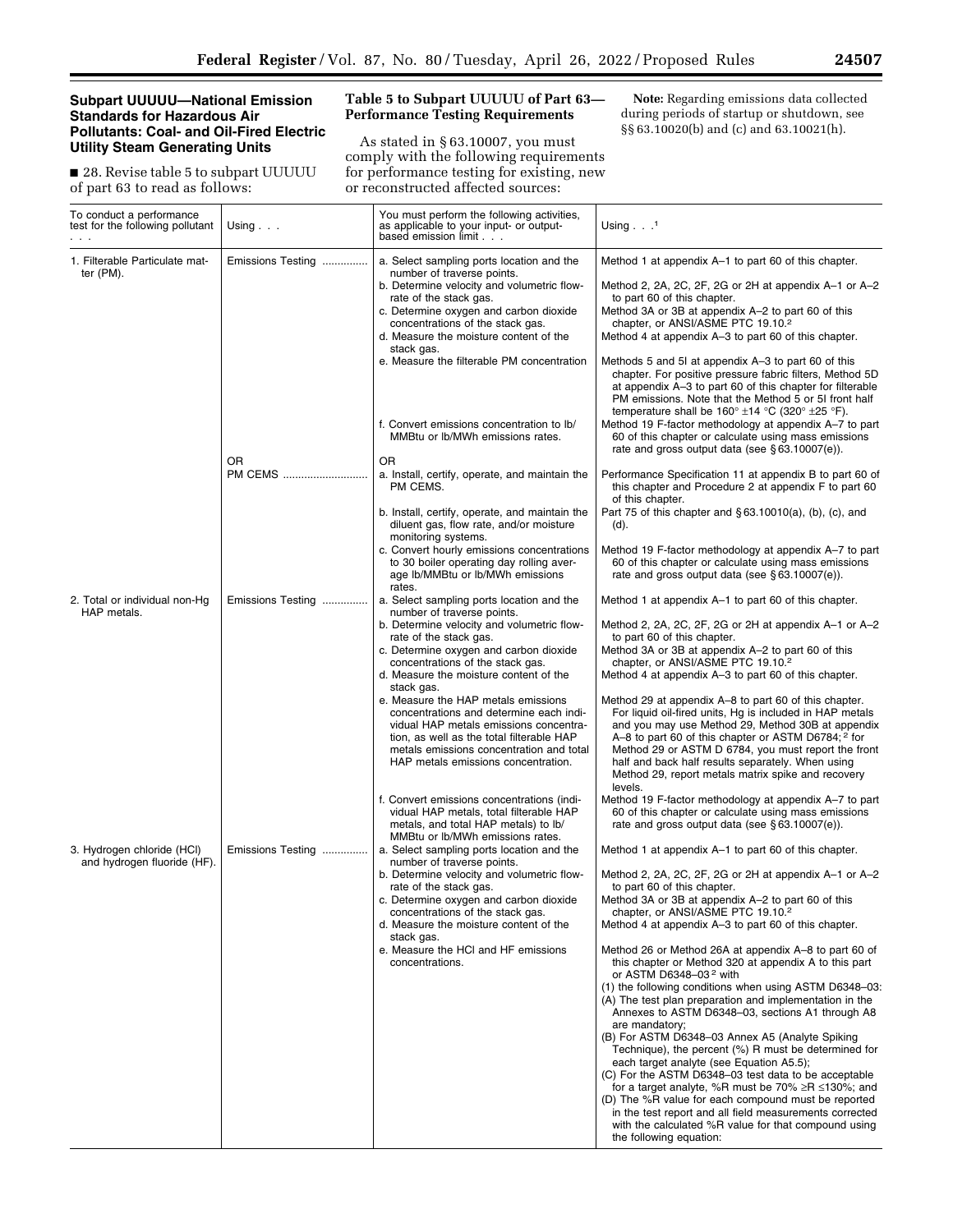۳

| {Measured Concentration in Stack}<br>Reported Result »<br>x100<br>气泉     |                              |                                                                                                                                                   |                                                                                                                                                                                                                                                                                                                                  |  |
|--------------------------------------------------------------------------|------------------------------|---------------------------------------------------------------------------------------------------------------------------------------------------|----------------------------------------------------------------------------------------------------------------------------------------------------------------------------------------------------------------------------------------------------------------------------------------------------------------------------------|--|
| To conduct a performance<br>test for the following pollutant<br>(cont'd) | Using $\ldots$<br>(cont'd)   | You must perform the following activities,<br>as applicable to your input- or output-<br>based emission limit<br>(cont'd)                         | Using $\ldots$ <sup>1</sup><br>(cont'd)                                                                                                                                                                                                                                                                                          |  |
|                                                                          |                              | f. Convert emissions concentration to Ib/<br>MMBtu or Ib/MWh emissions rates.                                                                     | (2) spiking levels nominally no greater than two times the<br>level corresponding to the applicable emission limit.<br>Method 26A must be used if there are entrained water<br>droplets in the exhaust stream.<br>Method 19 F-factor methodology at appendix A-7 to part<br>60 of this chapter or calculate using mass emissions |  |
|                                                                          | <b>OR</b>                    | OR                                                                                                                                                | rate and gross output data (see $\S 63.10007(e)$ ).                                                                                                                                                                                                                                                                              |  |
|                                                                          | HCI and/or HF CEMS           | a. Install, certify, operate, and maintain the<br>HCI or HF CEMS.                                                                                 | Appendix B to this subpart.                                                                                                                                                                                                                                                                                                      |  |
|                                                                          |                              | b. Install, certify, operate, and maintain the<br>diluent gas, flow rate, and/or moisture<br>monitoring systems.                                  | Part 75 of this chapter and $\S 63.10010(a)$ , (b), (c), and<br>(d).                                                                                                                                                                                                                                                             |  |
|                                                                          |                              | c. Convert hourly emissions concentrations<br>to 30 boiler operating day rolling aver-<br>age Ib/MMBtu or Ib/MWh emissions<br>rates.              | Method 19 F-factor methodology at appendix A-7 to part<br>60 of this chapter or calculate using mass emissions<br>rate and gross output data (see $\S$ 63.10007(e)).                                                                                                                                                             |  |
| 4. Mercury (Hg)                                                          | Emissions Testing            | a. Select sampling ports location and the<br>number of traverse points.                                                                           | Method 1 at appendix A-1 to part 60 of this chapter or<br>Method 30B at Appendix A-8 for Method 30B point se-<br>lection.                                                                                                                                                                                                        |  |
|                                                                          |                              | b. Determine velocity and volumetric flow-<br>rate of the stack gas.<br>c. Determine oxygen and carbon dioxide                                    | Method 2, 2A, 2C, 2F, 2G or 2H at appendix A-1 or A-2<br>to part 60 of this chapter.<br>Method 3A or 3B at appendix A-1 to part 60 of this                                                                                                                                                                                       |  |
|                                                                          |                              | concentrations of the stack gas.<br>d. Measure the moisture content of the<br>stack gas.                                                          | chapter, or ANSI/ASME PTC 19.10-1981. <sup>2</sup><br>Method 4 at appendix A-3 to part 60 of this chapter.                                                                                                                                                                                                                       |  |
|                                                                          |                              | e. Measure the Hg emission concentration                                                                                                          | Method 30B at appendix A–8 to part 60 of this chapter,<br>ASTM D6784, <sup>2</sup> or Method 29 at appendix A-8 to part<br>60 of this chapter; for Method 29 or ASTM D 6784,<br>you must report the front half and back half results<br>separately.                                                                              |  |
|                                                                          |                              | f. Convert emissions concentration to Ib/<br>TBtu or Ib/GWh emission rates.                                                                       | Method 19 F-factor methodology at appendix A–7 to part<br>60 of this chapter or calculate using mass emissions<br>rate and gross output data (see $\S$ 63.10007(e)).                                                                                                                                                             |  |
|                                                                          | 0R<br>Hg CEMS                | OR<br>a. Install, certify, operate, and maintain the<br>CEMS.                                                                                     | Sections 3.2.1 and 5.1 of appendix A to this subpart.                                                                                                                                                                                                                                                                            |  |
|                                                                          |                              | b. Install, certify, operate, and maintain the<br>diluent gas, flow rate, and/or moisture<br>monitoring systems.                                  | Part 75 of this chapter and $\S 63.10010(a)$ , (b), (c), and<br>(d).                                                                                                                                                                                                                                                             |  |
|                                                                          | OR                           | c. Convert hourly emissions concentrations<br>to 30 boiler operating day rolling aver-<br>age lb/TBtu or lb/GWh emissions rates.<br>OR            | Section 6 of appendix A to this subpart.                                                                                                                                                                                                                                                                                         |  |
|                                                                          | Sorbent trap monitoring sys- | a. Install, certify, operate, and maintain the                                                                                                    | Sections 3.2.2 and 5.2 of appendix A to this subpart.                                                                                                                                                                                                                                                                            |  |
|                                                                          | tem.                         | sorbent trap monitoring system.<br>b. Install, operate, and maintain the diluent<br>gas, flow rate, and/or moisture moni-                         | Part 75 of this chapter and §63.10010(a), (b), (c), and<br>(d).                                                                                                                                                                                                                                                                  |  |
|                                                                          | OR                           | toring systems.<br>c. Convert emissions concentrations to 30<br>boiler operating day rolling average lb/<br>TBtu or Ib/GWh emissions rates.<br>OR | Section 6 of appendix A to this subpart.                                                                                                                                                                                                                                                                                         |  |
|                                                                          | LEE testing                  | a. Select sampling ports location and the<br>number of traverse points.                                                                           | Single point located at the 10% centroidal area of the<br>duct at a port location per Method 1 at appendix A-1<br>to part 60 of this chapter or Method 30B at Appendix                                                                                                                                                           |  |
|                                                                          |                              | b. Determine velocity and volumetric flow-<br>rate of the stack gas.                                                                              | A-8 for Method 30B point selection.<br>Method 2, 2A, 2C, 2F, 2G, or 2H at appendix A-1 or A-2<br>to part 60 of this chapter or flow monitoring system                                                                                                                                                                            |  |
|                                                                          |                              | c. Determine oxygen and carbon dioxide<br>concentrations of the stack gas.                                                                        | certified per appendix A to this subpart.<br>Method 3A or 3B at appendix A-1 to part 60 of this<br>chapter, or ANSI/ASME PTC 19.10-1981, <sup>2</sup> or diluent<br>gas monitoring systems certified according to part 75<br>of this chapter.                                                                                    |  |
|                                                                          |                              | d. Measure the moisture content of the<br>stack gas.                                                                                              | Method 4 at appendix A-3 to part 60 of this chapter, or<br>moisture monitoring systems certified according to part<br>75 of this chapter.                                                                                                                                                                                        |  |
|                                                                          |                              | e. Measure the Hg emission concentration                                                                                                          | Method 30B at appendix A-8 to part 60 of this chapter;<br>perform a 30 operating day test, with a maximum of 10<br>operating days per run ( <i>i.e.</i> , per pair of sorbent traps)<br>or sorbent trap monitoring system or Hg CEMS cer-<br>tified per appendix A of this subpart.                                              |  |
|                                                                          |                              | f. Convert emissions concentrations from<br>the LEE test to lb/TBtu or lb/GWh emis-<br>sions rates.                                               | Method 19 F-factor methodology at appendix A-7 to part<br>60 of this chapter or calculate using mass emissions<br>rate and gross output data (see $\S 63.10007(e)$ ).                                                                                                                                                            |  |

|  | (Measured Concentration in Stack)                                            |  |  |
|--|------------------------------------------------------------------------------|--|--|
|  | <b>A THE TELEVISION SPACES AND RESIDENCE STATES OF STATES (SEE ALSO AREA</b> |  |  |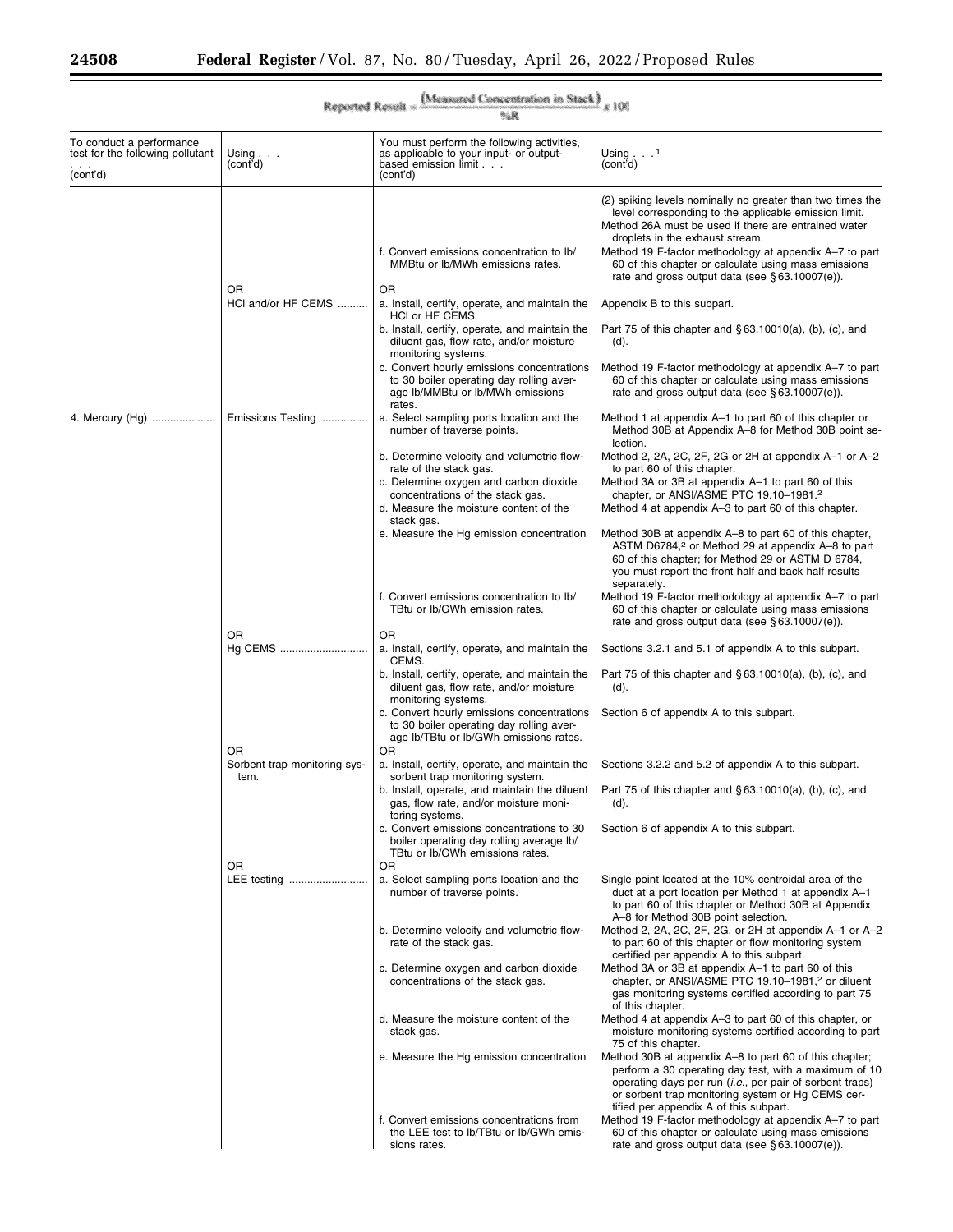| To conduct a performance<br>test for the following pollutant<br>.<br>(cont'd) | Using $\ldots$<br>(cont <sup>7</sup> d)                                            | You must perform the following activities,<br>as applicable to your input- or output-<br>based emission limit.<br>(cont'd)                                                                                                                                                                                                                                                                                                                               | Using $\ldots$ <sup>1</sup><br>์ (cont'd)                                                                                                                                                                                                                                                                                                                                                              |
|-------------------------------------------------------------------------------|------------------------------------------------------------------------------------|----------------------------------------------------------------------------------------------------------------------------------------------------------------------------------------------------------------------------------------------------------------------------------------------------------------------------------------------------------------------------------------------------------------------------------------------------------|--------------------------------------------------------------------------------------------------------------------------------------------------------------------------------------------------------------------------------------------------------------------------------------------------------------------------------------------------------------------------------------------------------|
| 5. Sulfur dioxide $(SO_2)$                                                    | $SO2$ CEMS $\ldots$ $\ldots$ $\ldots$ $\ldots$ $\ldots$ $\ldots$ $\ldots$ $\ldots$ | g. Convert average lb/TBtu or lb/GWh Hg<br>emission rate to Ib/year, if you are at-<br>tempting to meet the 29.0 lb/year thresh-<br>old.<br>a. Install, certify, operate, and maintain the<br>CEMS.<br>b. Install, operate, and maintain the diluent<br>gas, flow rate, and/or moisture moni-<br>toring systems.<br>c. Convert hourly emissions concentrations<br>to 30 boiler operating day rolling aver-<br>age Ib/MMBtu or Ib/MWh emissions<br>rates. | Potential maximum annual heat input in TBtu or potential<br>maximum electricity generated in GWh.<br>Part 75 of this chapter and $\S 63.10010(a)$ and (f).<br>Part 75 of this chapter and $\S 63.10010(a)$ , (b), (c), and<br>(d).<br>Method 19 F-factor methodology at appendix A-7 to part<br>60 of this chapter or calculate using mass emissions<br>rate and gross output data (see §63.10007(e)). |

<sup>1</sup> See tables 1 and 2 to this subpart for required sample volumes and/or sampling run times. 2 IBR, see § 63.14.

\* \* \* \* \* ■ 29. Amend sections 4.1.1.5 and 4.1.1.5.1 under ''4. Certification and Recertification Requirements'' in Appendix A to subpart UUUUU of part 63 to read as follows:

# **Appendix A to Subpart UUUUU—Hg Monitoring Provision**

\* \* \* \* \* 4.1.1.5 *Relative Accuracy Test Audit (RATA).* Perform the RATA of the Hg CEMS at normal load. Acceptable Hg reference methods for the RATA include ASTM D6784 (IBR, see § 63.14) and Methods 29, 30A, and 30B in appendix A–8 to part 60 of this chapter. When Method 29 or ASTM D6784 is used, paired sampling trains are required, and the filterable portion of the sample need not be included when making comparisons to the Hg CEMS results for purposes of a RATA. To validate a Method 29 or ASTM D6784 test run, calculate the relative deviation (RD) using Equation A–1 of this section, and assess the results as follows to validate the run. The RD must not exceed 10 percent, when the average Hg concentration is greater than  $1.0 \mu$ g/dscm. If the RD specification is met, the results of the two samples shall be averaged arithmetically.

$$
RD = \frac{|C_a - C_b|}{C_a + C_b} \times 100 \quad (Eq. A - 1)
$$

Where:

- *RD* = Relative Deviation between the Hg concentrations of samples ''a'' and ''b'' (percent),
- $C_a$  = Hg concentration of Hg sample "a" ( $\mu$ g/ dscm), and
- $C<sub>b</sub>$  = Hg concentration of Hg sample "b" ( $\mu$ g/ dscm).

4.1.1.5.1 *Special Considerations.* A minimum of nine valid test runs must be performed, directly comparing the CEMS measurements to the reference method. More than nine test runs may be performed. If this option is chosen, the results from a maximum of three test runs may be rejected so long as the total number of test results

used to determine the relative accuracy is greater than or equal to nine; however, all data must be reported including the rejected data. The minimum time per run is 21 minutes if Method 30A is used. If Method 29, Method 30B, or ASTM D6784 (IBR, see § 63.14) is used, the time per run must be long enough to collect a sufficient mass of Hg to analyze. Complete the RATA within 168 unit operating hours, except when Method 29 or ASTM D6784 is used, in which case; up to 336 operating hours may be taken to finish the test.

\* \* \* \* \* ■ 30. Amend Appendix A to part 63 by:

■ a. In Method 315 by redesignating section 6.2 as section 16.2, placing it in numerical order and revising the introductory paragraph.

■ b. In Method 323, by revising sections 10.1, and 10.3; in section 12.1 adding entry ''b'' in alphabetical order, revising the entry " $K_c$ "; and revising section 12.6.

The revisions and addition read as follows:

**Appendix A to Part 63—Test Methods** 

**Method 315—Determination of Particulate and Methylene Chloride Extractable Matter (MCEM) From Selected Sources at Primary Aluminum Production Facilities** 

\* \* \* \* \* 16.2 Critical orifices as calibration standards. Critical orifices may be used as calibration standards in place of the wet test meter specified in section 10.3 of this method, provided that they are selected, calibrated, and used as follows:

\* \* \* \* \*

\* \* \* \* \*

**Method 323—Measurement of Formaldehyde Emissions From Natural Gas-Fired Stationary Sources—Acetyl Acetone Derivatization Method** 

\* \* \* \* \*

10.1 Spectrophotometer Calibration. Prepare a stock solution of 10 µg/mL formaldehyde. Prepare a series of calibration standards from the stock solution corresponding to 0.0, 0.5, 1.5, 3.5, 5.0, and 7.5 µg/mL formaldehyde. Mix 2.0 ml of each calibration standard with 2.0 mL of acetyl acetone reagent in screw cap vials, thoroughly mix the solution, and place the vials in a water bath (or heating block) at 60 °C for 10 minutes. Remove the vials and allow to cool to room temperature. Transfer each solution to a cuvette and measure the absorbance at 412 nm using the spectrophotometer. Develop a calibration curve (response vs. concentration) from the analytical results of these standards. The acceptance criteria for the spectrophotometer calibration is a correlation coefficient of 0.99 or higher. If this criterion is not met, the calibration procedures should be repeated.

\* \* \* \* \* 10.3 Calibration Checks. Calibration checks consisting of analyzing a mid-range standard separate prepared with each batch of samples. The calibration check standard must be prepared independent of the calibration stock solution. The result of the check standard must be within 10 percent of the theoretical value to be acceptable. If the acceptance criteria are not met, the standard must be reanalyzed. If still unacceptable, a new calibration curve must be prepared using freshly prepared standards.

- \* \* \* \* \* 12.1 Nomenclature.
- \* \* \* \* \*

b = the intercept of the calibration curve at zero concentration

\* \* \* \* \*  $K_c$  = spectrophotometer calibration factor, slope of the least square regression line, absorbance/(mg/mL) (Note: Most spreadsheets are capable of calculating a least squares line, including slope, intercept, and correlation coefficient).

\* \* \* \* \* 12.6 Mass of Formaldehyde in Liquid Sample.